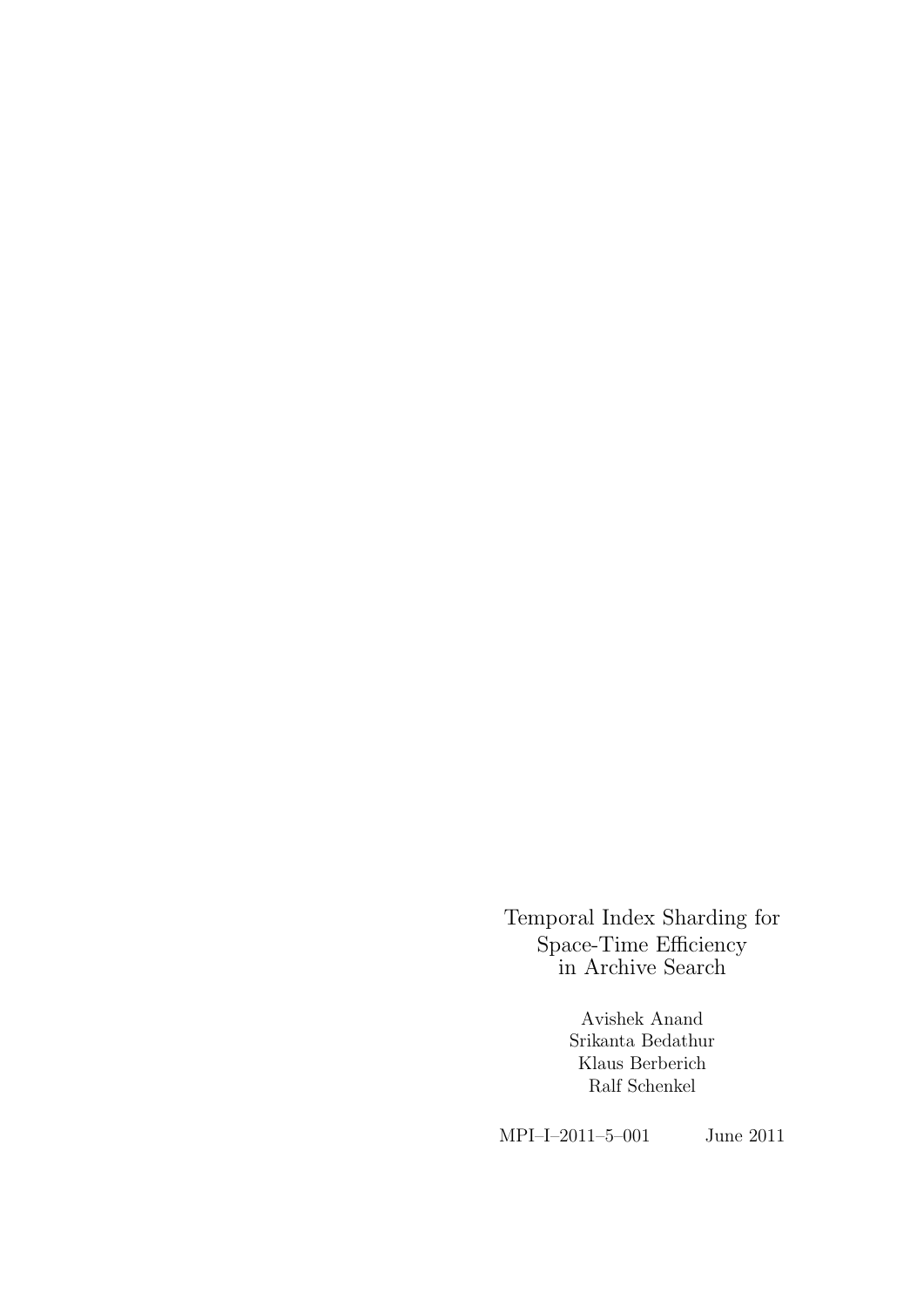#### Authors' Addresses

Avishek Anand Max-Planck-Institut für Informatik  $66123$  Saarbrücken Germany

Srikanta Bedathur Max-Planck-Institut für Informatik 66123 Saarbrücken Germany

Klaus Berberich Max-Planck-Institut für Informatik  $66123$  Saarbrücken Germany

Ralf Schenkel Saarland University 66123 Saarbrücken Germany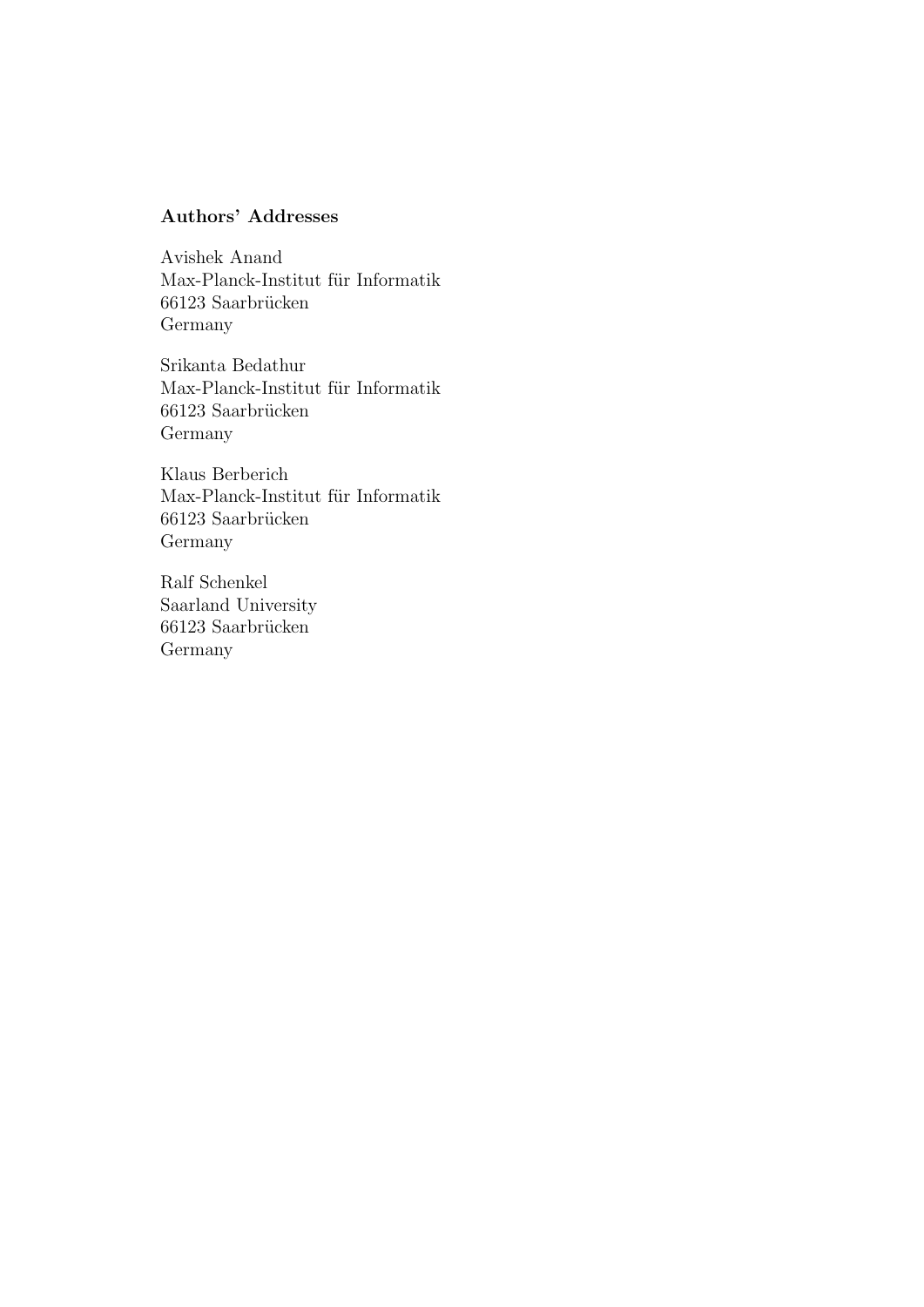#### Abstract

Time-travel queries that couple temporal constraints with keyword queries are useful in searching large-scale archives of time-evolving content such as the web archives or wikis. Typical approaches for efficient evaluation of these queries involve *slicing* either the entire collection [19] or individual index lists [9] along the time-axis. Both these methods are not satisfactory since they sacrifice compactness of index for processing efficiency making them either too big or, otherwise, too slow.

We present a novel index organization scheme that *shards* each index list with *almost zero increase in index size* but still minimizes the cost of reading index entries during query processing. Based on the optimal sharding thus obtained, we develop a practically efficient sharding that takes into account the different costs of random and sequential accesses. Our algorithm merges shards from the optimal solution to allow for a few extra sequential accesses while gaining significantly by reducing the number of random accesses. We empirically establish the effectiveness of our sharding scheme with experiments over the revision history of the English Wikipedia between 2001-2005  $(\approx 700 \text{ GB})$  and an archive of U.K. governmental web sites ( $\approx 400 \text{ GB}$ ). Our results demonstrate the feasibility of faster time-travel query processing with no space overhead.

#### Keywords

Time-Travel Text Search, Sharding, Slicing, Inverted Index, Web Archives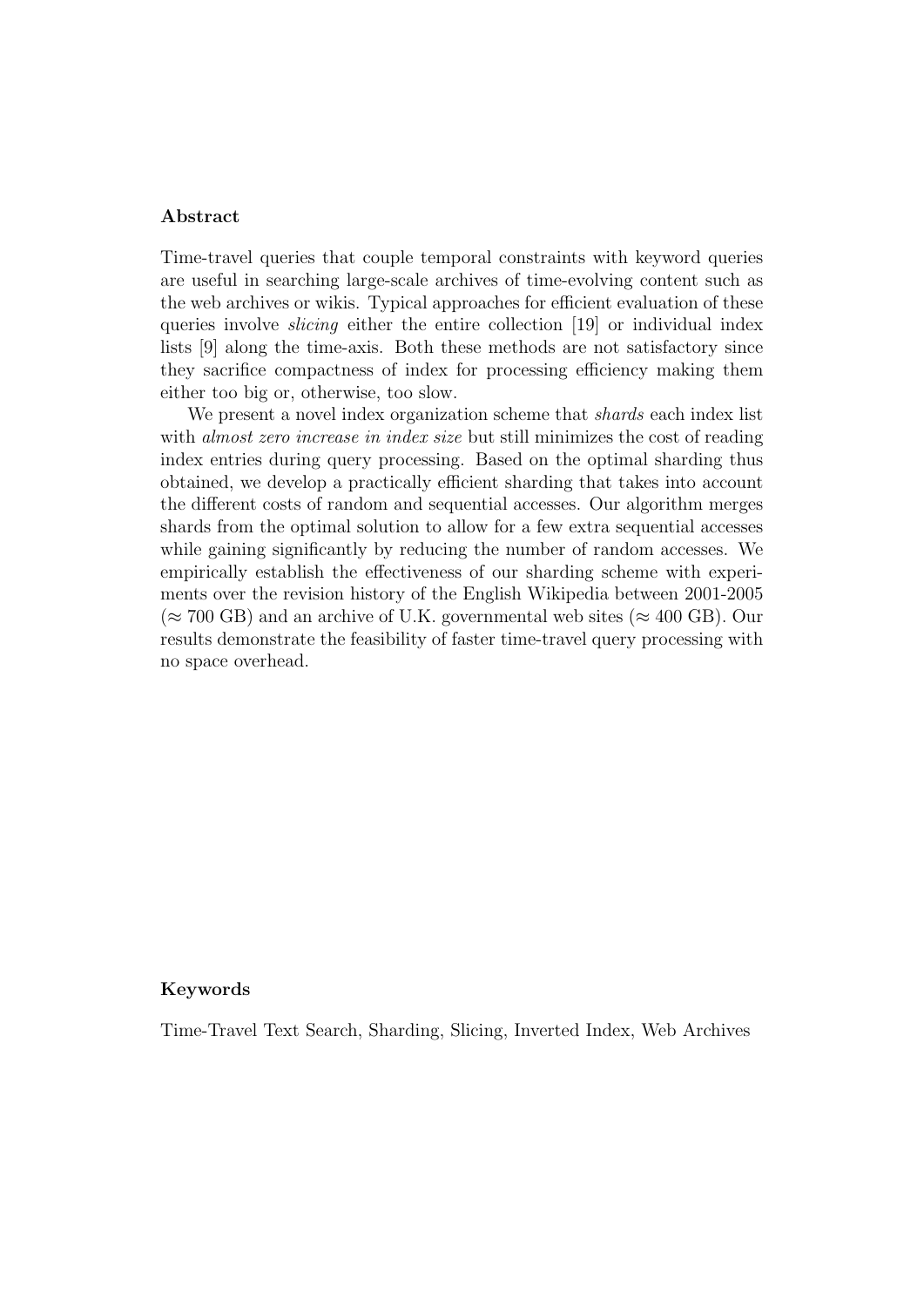### Contents

| $\mathbf 1$    | Introduction<br>1.1<br>$Organization \dots \dots \dots \dots \dots \dots \dots \dots \dots \dots \dots \dots$<br>1.2                                                                                                                                                                                                                            | 3<br>$\overline{4}$<br>$\overline{5}$ |
|----------------|-------------------------------------------------------------------------------------------------------------------------------------------------------------------------------------------------------------------------------------------------------------------------------------------------------------------------------------------------|---------------------------------------|
| $\mathbf{2}$   | Preliminaries<br>2.1<br>2.2                                                                                                                                                                                                                                                                                                                     | $\boldsymbol{6}$<br>6<br>6            |
| 3              | <b>Temporal Index Sharding</b>                                                                                                                                                                                                                                                                                                                  | 8                                     |
| $\overline{4}$ | <b>Idealized Index Sharding</b><br>4.1<br>4.2                                                                                                                                                                                                                                                                                                   | 10<br>11<br>12                        |
| $\overline{5}$ | <b>Cost-Aware Merging of Shards</b><br>Cost Model<br>5.1<br>and a construction of the construction of the construction of the construction of the construction of the construction of the construction of the construction of the construction of the construction of the construction of<br>5.2<br>Algorithm For Merging Optimal Groups<br>5.3 | 15<br>15<br>17<br>17                  |
| 6              | Dealing with Index Updates<br>19                                                                                                                                                                                                                                                                                                                |                                       |
| 7              | <b>Evaluation Framework</b><br>7.1<br>7.2<br>7.3<br>Query Workloads and Execution<br>7.4                                                                                                                                                                                                                                                        | 21<br>21<br>21<br>22<br>23            |
| 8              | <b>Experimental Results</b><br>Sharding vs Slicing $\ldots \ldots \ldots \ldots \ldots \ldots \ldots \ldots$<br>8.1<br>Effect of Cost Aware Merging of Shards<br>8.2<br>8.3<br>8.4                                                                                                                                                              | 24<br>24<br>25<br>27<br>27            |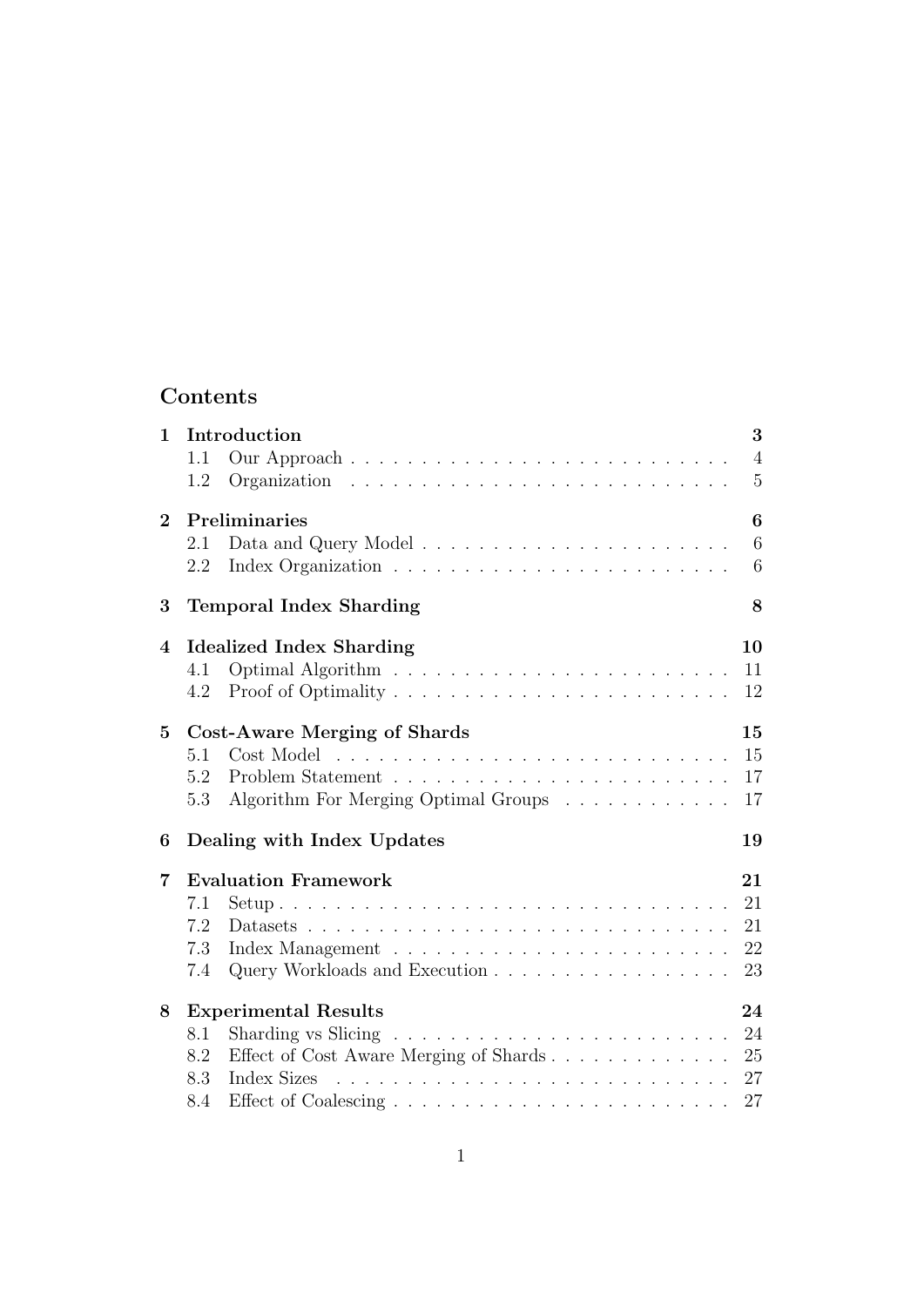| 9 Related Work |  |
|----------------|--|
|                |  |

### 10 Conclusion 30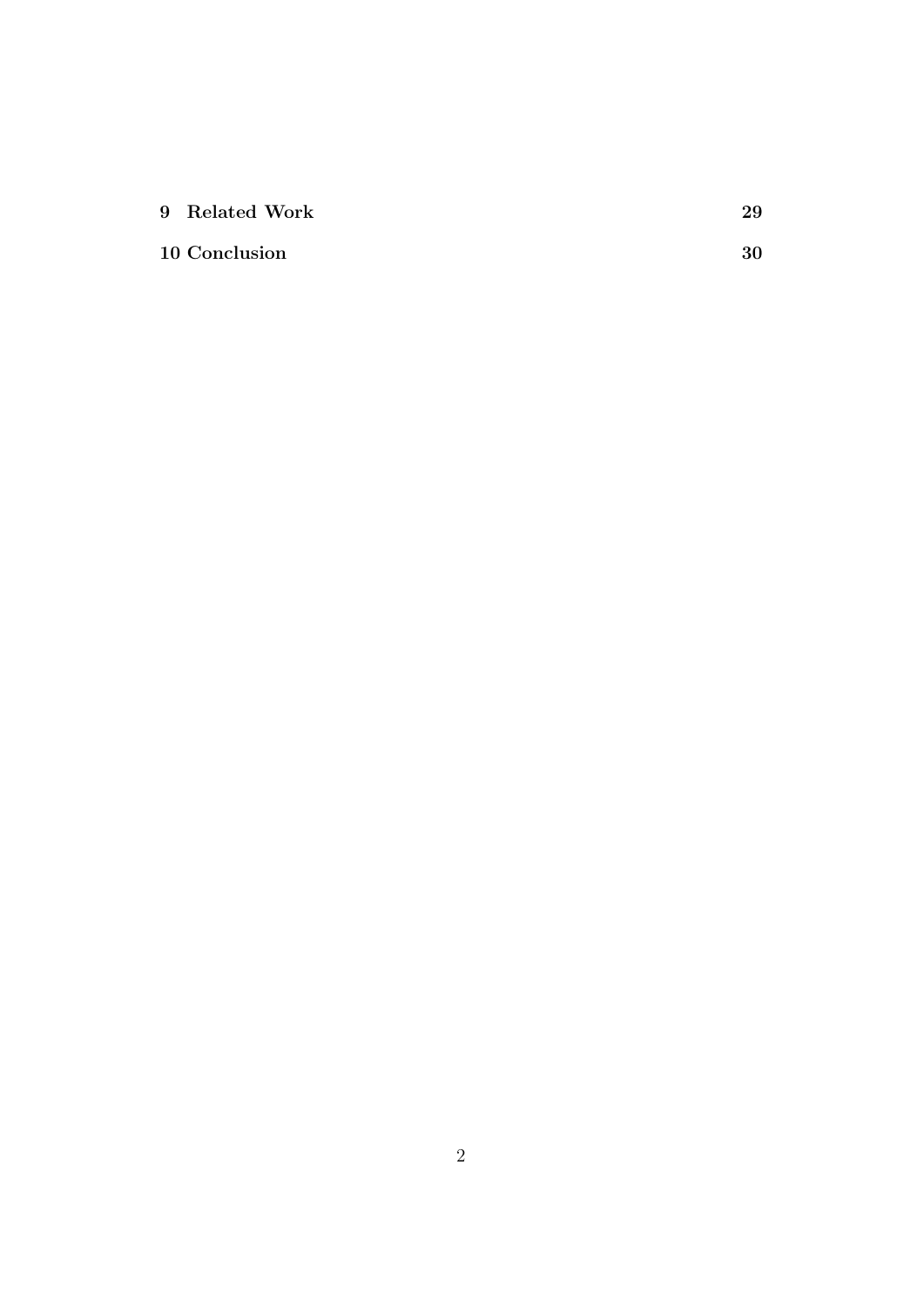## 1 Introduction

Due to the ubiquitous access and ease of location using search engines, much of the human-generated content is available electronically over the Web. This content is constantly evolving with additions, deletions and modifications occurring at very high rates [4, 11, 12, 18]. Search engines continuously crawl and index the Web to keep up with its latest state.

There is a growing awareness, however, that this single-minded pursuit for the latest state of the Web results in losing access to the history of content which could be important in a number of advanced applications. As an answer to this, efforts such as the Internet Archive [3] and European Archive [2] store regular crawls of large portions of the Web for retrospective analysis. Effective querying over these collections requires the use of so-called *time-travel queries* that combine temporal constraints with standard keyword queries. These queries aim to return relevance ordered lists of documents (or, more precisely, document versions) that were "alive" during the specified time interval [9]. For example, on an archive of U.K. government websites, one may pose a query such as inheritance tax @ [2000-2002] to locate documents about inheritance taxation details prevalent during the years 2000-2002. Note that the same query without a temporal constraint would tend to generate results only about latest taxation details and not necessarily from the required time.

Efficient evaluation of these time-travel queries over archives of large collections (such as the Web) is a challenge that we address in this article. Earlier efforts combined the ideas of index organization in temporal databases with inverted indexes [6, 9, 19], which essentially meant that the time-enriched inverted indexes are sliced along the time-axis (or partitioned vertically). Each resulting partition of the index list contains index entries of only those document versions that have a valid-time interval overlapping with the time interval of the partition. Answering a time-travel query in such a temporally sliced index involves choosing the correct –much smaller– index partition (or partitions) to evaluate the query.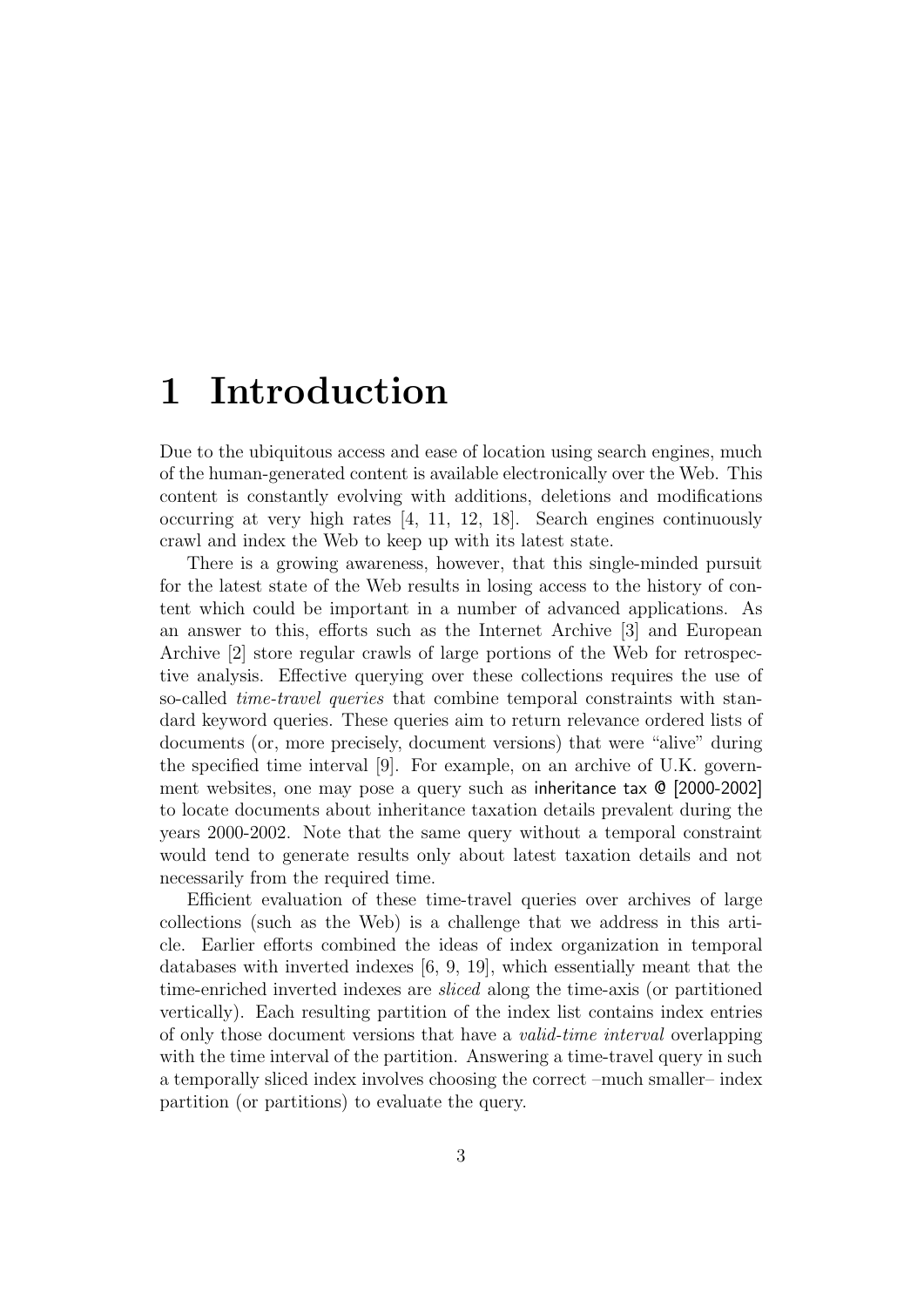

Figure 1.1: Slicing vs. Sharding of a Index list

Though attractive, such an index organization suffers from an index-size blowup incurred during the slicing process, since index entries whose validtime interval spans across the slicing boundary are replicated. While a careful choice of the slicing boundaries can help to reduce the index blowup [9] in order to achieve acceptable levels of efficiency, 2 to 3 times index size increase is necessary.

#### 1.1 Our Approach

In this article, we rotate the "knife" of partitioning by 90◦ and propose to shard –or horizontally partition– each index list along document identifiers, instead of time (cf. Figure 1.1). An immediate benefit of this reoriented partitioning is almost no increase in the overall index-size (as we show later, only overhead is to maintain a small set of location pointers in each partition). We develop a single-pass greedy algorithm that optimally shards the index list, minimizing the number of index entries read during query processing.

In the resulting sharded index, query processing proceeds by first opening all index list shards for each query term, and seeking to the right position inside each shard, and, next, sequentially scanning the shard from that position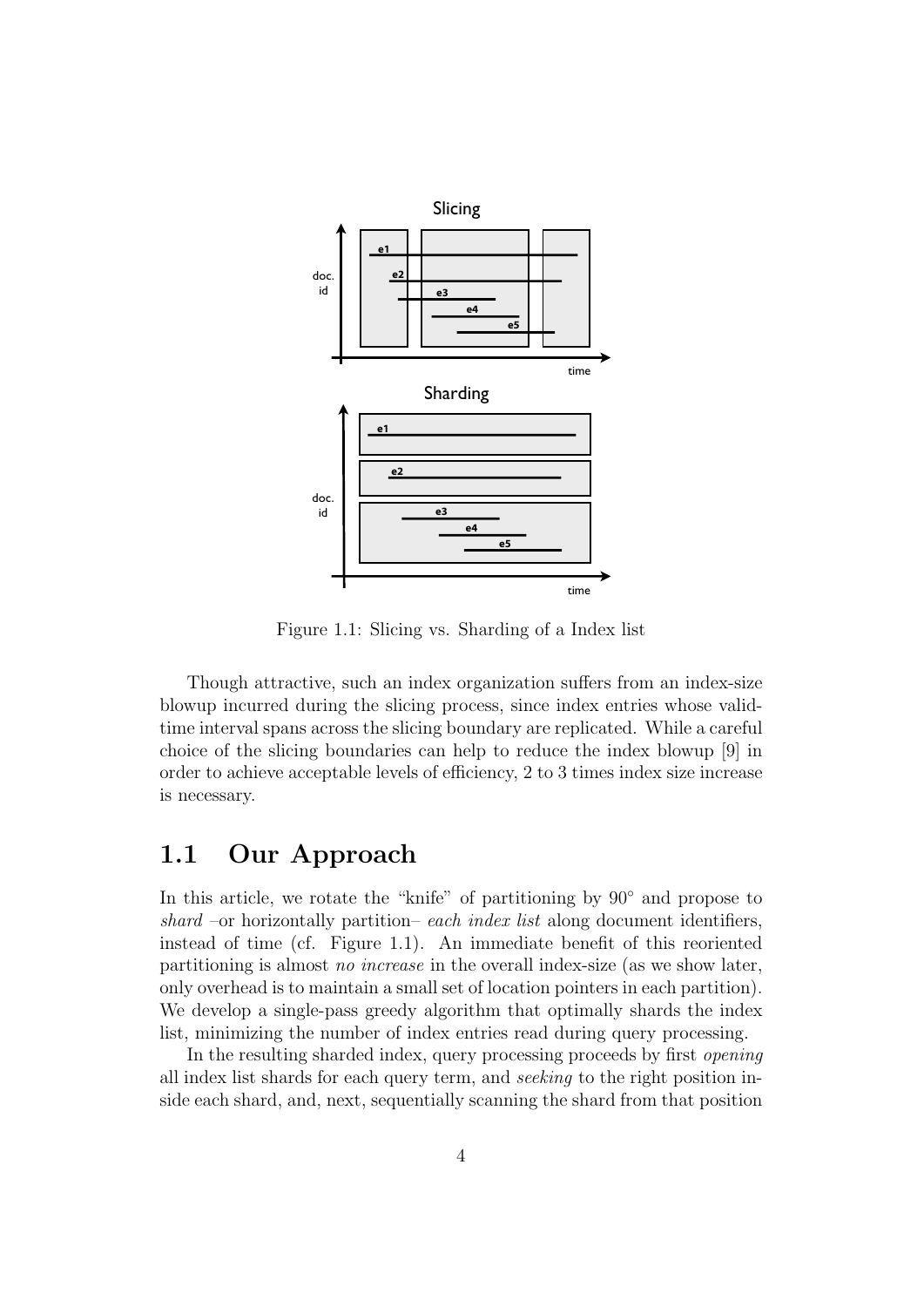–resulting in one random access followed by a sequential scan. As a random access is at least as expensive as a sequential read (as in disk- and networkbased index storage), breaking the index list into too many shards actually degrades performance, even if the abstract processing cost says otherwise. Thus, the practical efficiency of the index organization is achieved only if it is sensitive to the cost ratio of random accesses to sequential accesses. We formulate an optimization framework for tuning the optimal sharding that takes into account the I/O cost ratio of the storage infrastructure and propose a heuristic to combine shards to gain practical runtime efficiency.

In summary, key contributions made in this article are:

- 1. A novel temporally sharded index organization for a time-enriched inverted index that overcomes the issue of index-size blowup.
- 2. An optimal greedy algorithm to shard the index list, so that no timetravel query reads more than the required index entries, thus achieving ideal query processing performance.
- 3. A framework that achieves practical runtime efficiency by tuning the number of shards that each index list is split into, taking into account the I/O cost ratio of the storage infrastructure. Note that the cost of this is independent of the dynamics in the query workload, as it depends only on the storage system parameters.

We performed extensive empirical evaluation on large-scale versioned document collections using real-world keyword queries with temporal constraints at varying granularities. Results of these experiments indicate that our sharded temporal index has a negligible ( $\approx 1\%$ ) increase in index size, but outperforms an optimized implementation of the previous best approach [9].

### 1.2 Organization

The remainder of this report is organized as follows: in Section 2, we briefly present the data and time-travel query model that we use in this report, as well as the time-travel inverted index [9] that we compare our work against. Next, in Section 3, we describe in detail the idea of sharding the inverted index and query processing over the resulting index organization. In Section 4 and in Section 5 we present the details of our idealized sharding and a sharding strategy sensitive to I/O cost ratio respectively. Details of our experimental setup are in Section 7 and the key results are in Section 8. Finally, we discuss previous related work in Section 9, before concluding in Section 10.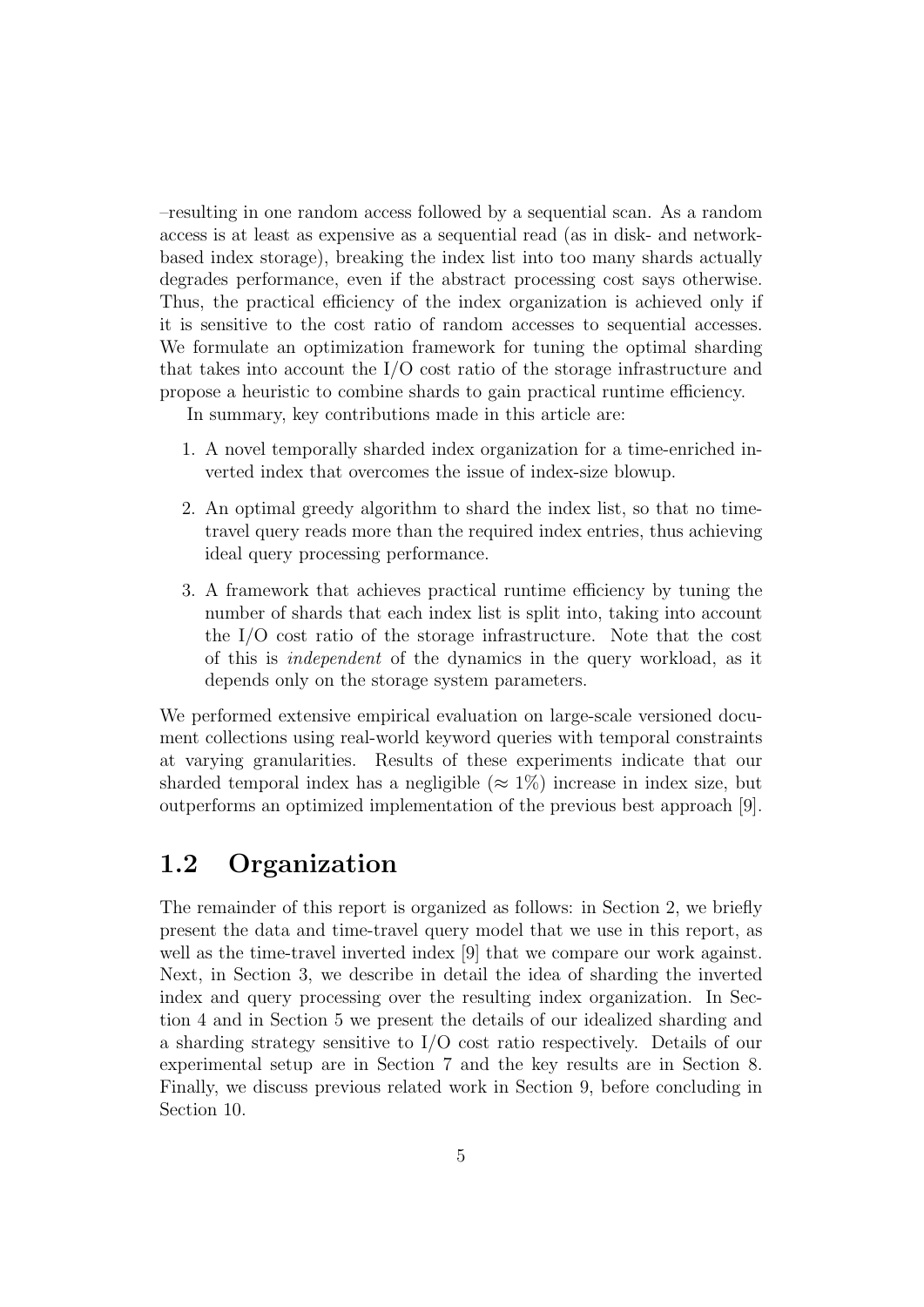# 2 Preliminaries

## 2.1 Data and Query Model

We operate on a collection  $\mathcal D$  of versioned documents. Each document d has a unique identifier  $id_d$  and consists of a sequence of its versions,  $d = \langle d^1, d^2, \ldots \rangle$ , where every version consists of terms drawn from a vocabulary  $\mathcal{V}$ , i.e.,  $d^i \subseteq \mathcal{V}$ . Furthermore, each document version has an associated valid-time interval  $I(d^i) = [begin{array}{l} begin(d^i), end(d^i) \end{array}]$  that conveys when the document version  $d^i$ existed in the real world. We make the natural assumption that these validtime intervals for any two versions of the same document are disjoint, i.e.,

$$
\forall_{d^i,d^j,i\neq j} I(d^i) \cap I(d^j) = \emptyset.
$$

A document version that still exists when it is added to the archive is called an *active* version and has  $end(d^i) = \infty$ .

A time-travel query over D consists of a set of terms  $Q = \{q_1, \ldots, q_m\}$ and a time interval  $[b_Q, e_Q]$ . When evaluated, this query retrieves the set of document versions that satisfy the keyword query Q and existed at any time during the time interval  $[b_0, e_0]$ . When using the conjunctive boolean model for keyword retrieval, we can write the result as:

$$
R(Q@[b_Q, e_Q]) = \{ d^k \in \mathcal{D} \mid \forall q \in Q \; : \; q \in d^k \land I(d^k) \cap [b_Q, e_Q] \neq \emptyset \}
$$

.

Queries for which  $b_Q = e_Q$  holds, so that the query time interval collapses into a single time point, will be referred to as time-point queries.

#### 2.2 Index Organization

The index used for handling time-travel queries is based on the established in*verted index* [21], where each term in the vocabulary is associated with a list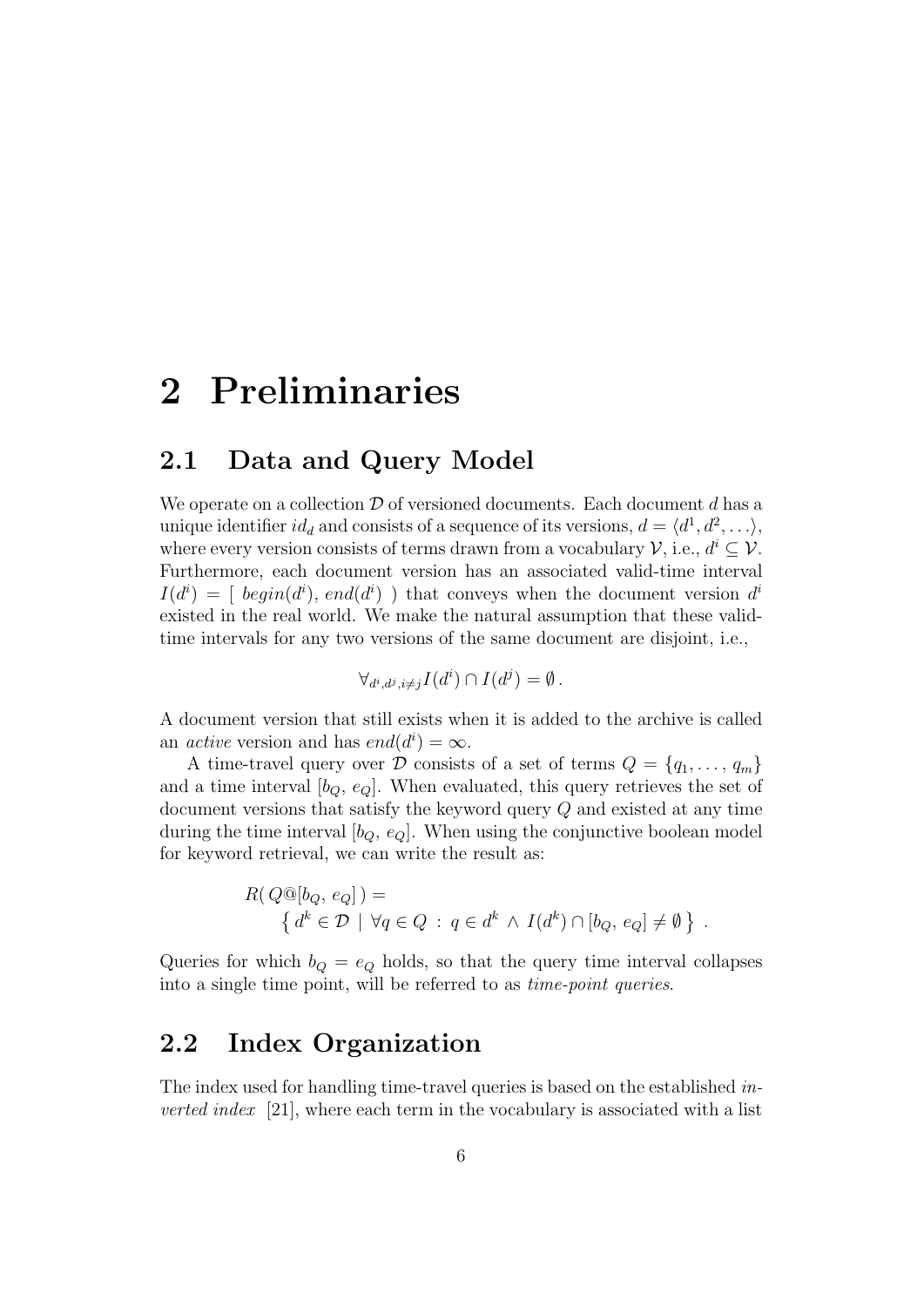of entries called an *index list*. Each entry in the index list,  $\langle id_d, I(d^i), s \rangle$ , consists of a document identifier  $id_d$ , the valid-time interval,  $I(d^i) = [begin(d^i), end(d^i)],$ and a payload s. Based on the retrieval model employed, the payload can be empty (for boolean retrieval), a scalar value (tf in the document version) or even richer positional information in each version –the index organization supports all these settings. When no confusion arises, we simply use  $begin(p)$ and end(p) of an index entry p to refer to the valid-time interval boundaries of the corresponding document version.

This index further supports partitioning of each index list into smaller index lists. This partitioning can be done either along (i) the time-axis, i.e., have all index entries that overlap a contiguous segment of time together, or (ii) the document-identifier dimension. In this work, we call the former partitioning slicing and the latter sharding.

#### Index Slicing of [9]

In the time-travel indexing framework proposed by Berberich et al. [9], the time-enriched inverted lists are sliced into several smaller sublists each spanning a specific subinterval of the time axis. As we already mentioned, every entry whose valid-time interval spans the boundaries of more than one slice is replicated in all the slices which overlap (cf. Figure 1.1). In their paper, the authors also show that the optimal slicing (defined as the setting where any time-travel query reads only those entries that qualify by their validtime interval) is impractical to achieve due to the resulting blowup (more than  $100\times$ ) in index size. As an alternative, they formulate an optimization problem which takes as a user-given input, an upper bound  $\kappa$  on the tolerable index-size blowup, and outputs the best slicing satisfying this constraint. The quality of the slicing is determined by the expected number of index entries that are read for any time-travel query.

Another interesting aspect of the above framework is temporal coalescing, a way of compressing index lists either in a lossy or non-lossy way. Temporal coalescing merges temporally contiguous entries of the same document into a single index entry, as long as the relative change in the payload s is within a specified threshold  $\epsilon$ . Although this is somewhat orthogonal to the issue of partitioning, the distribution of valid-time intervals of entries in the index list could vary significantly after performing coalescing.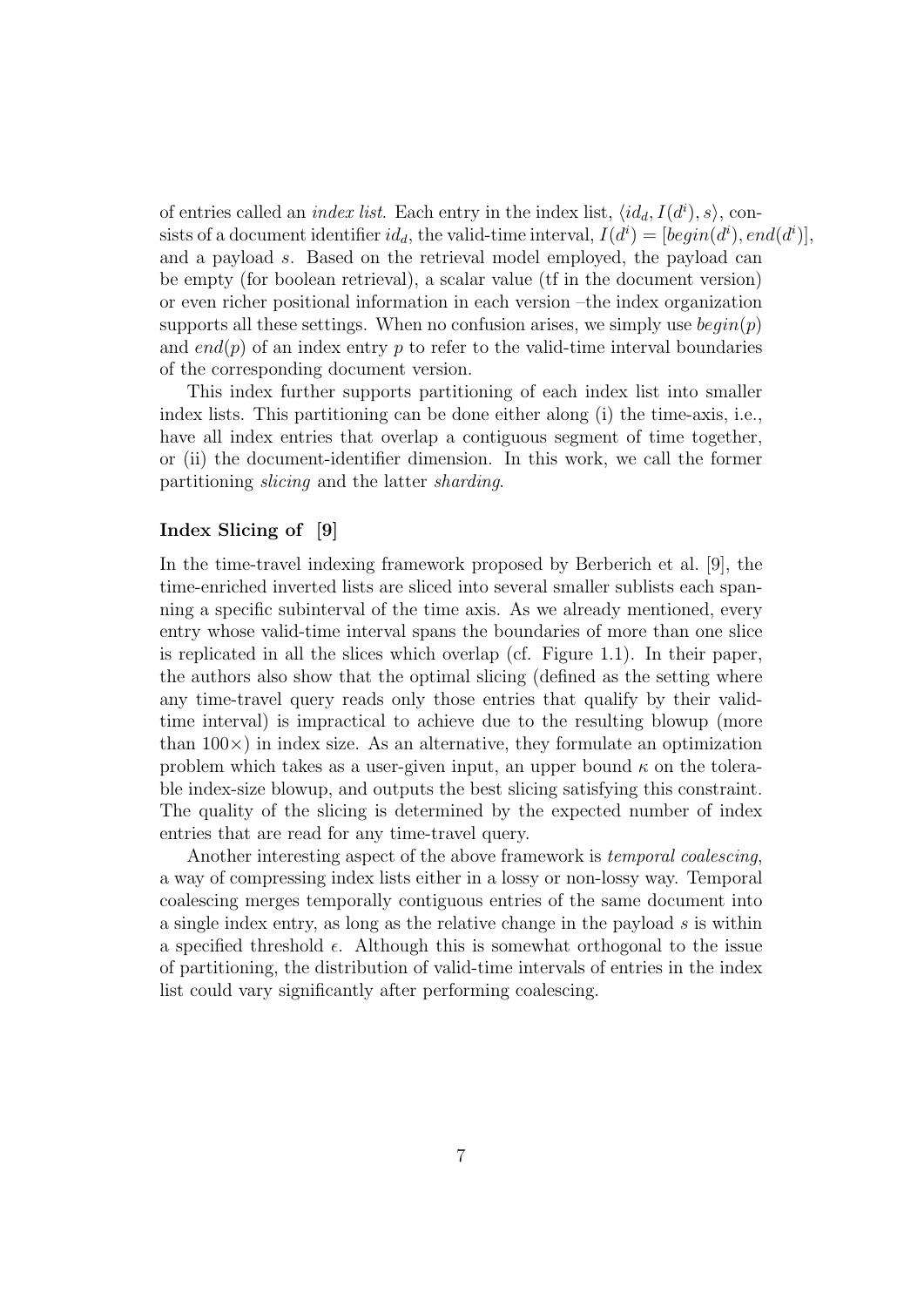## 3 Temporal Index Sharding

The index sharding proposed in this report, on the other hand, distributes the entries in an index list over disjoint subsets called shards, avoiding replication completely (cf. Figure 1.1). Entries in a shard (and in the original list) are ordered according to their begin times. For each shard we maintain an impact list as an additional access structure for efficiently determining the entries whose time segments overlap with a query time interval. This impact list maintains, for every possible begin time of a query time interval, the position in the shard of the earliest entry whose time segment contains the begin time. In other words, the impact list maintains pairs of all possible query begin times (key) and offsets (values) from the shard beginning. Given a query time interval, it is sufficient to start scanning the shard at the position (offset) stored in the impact list, instead of scanning the shard from the beginning. The overall size of each impact list can be reduced by storing only the distinct offset values rather than offsets for all possible query begintimes. A straightforward binary search over the query begin-times gives the correct offset location. For practical granularities of query begin-times such as days, impact lists for the complete index (i.e., for all shards of all terms) can be easily kept in memory.

Query processing follows the established term-at-a-time processing model where index lists are read one after the other and scores of a document version from different lists are merged in memory. For our sharded index, each query term is processed in a sequence of open-skip-scan operations, one for each shard:

- 1. Open Open a shard for a query term.
- 2. Skip Given the query begin time, lookup offset position from the impact list of the shard and perform a seek to that position. In practice we can combine the open and skip steps into an *open-skip* operation to save an extra I/O operation.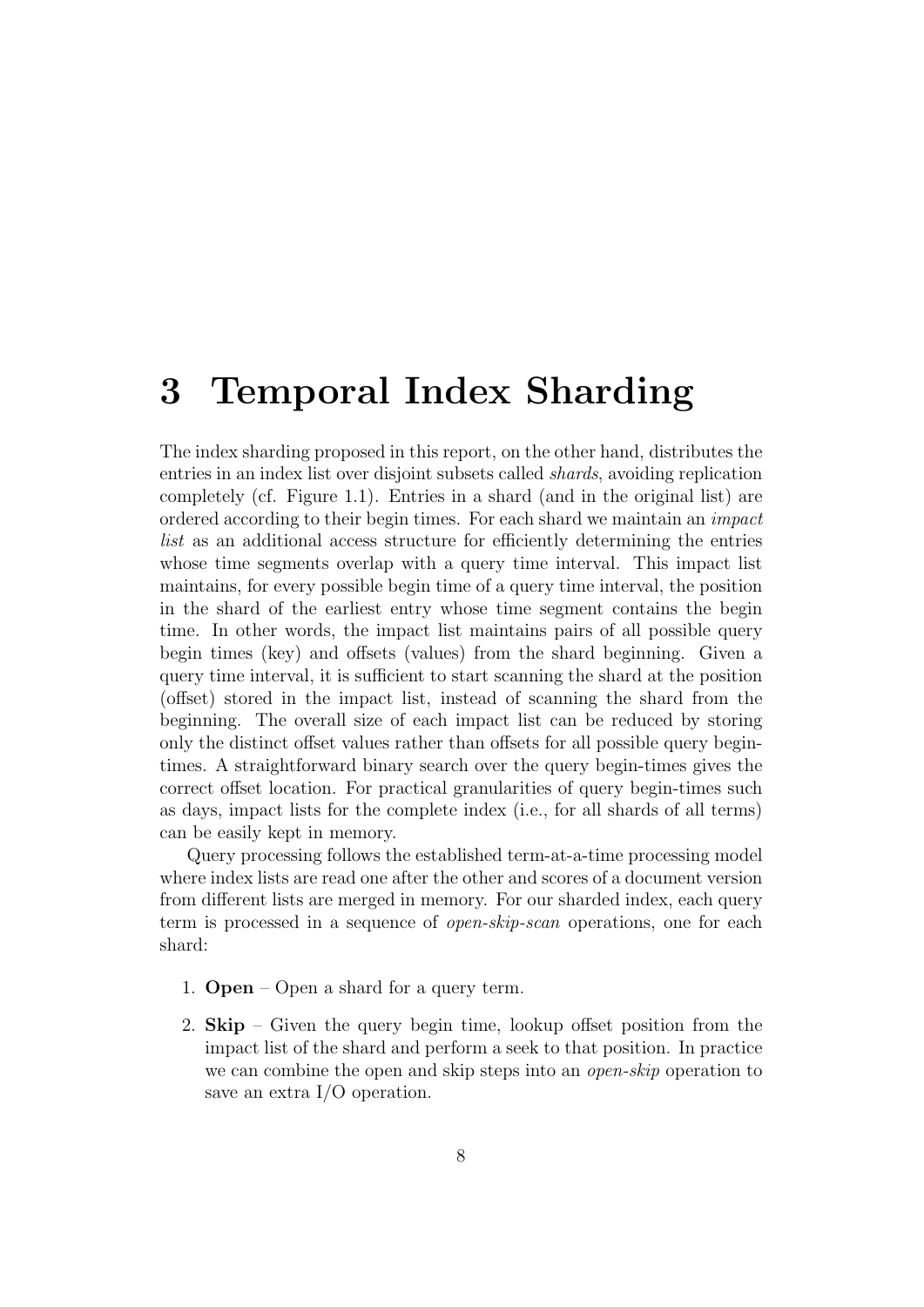3. Scan – Perform sequential reads from this position and terminate when it is certain that rest of the entries do not overlap with the query time interval. As we read the entries sequentially in begin-time order, we can safely terminate when the begin-time of the next entry exceeds the query end-time.

Observe that all the shards for a given term are accessed independently of the temporal constraint in the time-travel query. For a sharded index, merging results from every shard of a index list is not expensive since the shards are disjoint; this is in contrast to the situation for temporally sliced index lists, where entries replicated in different slices must be detected and duplicates removed.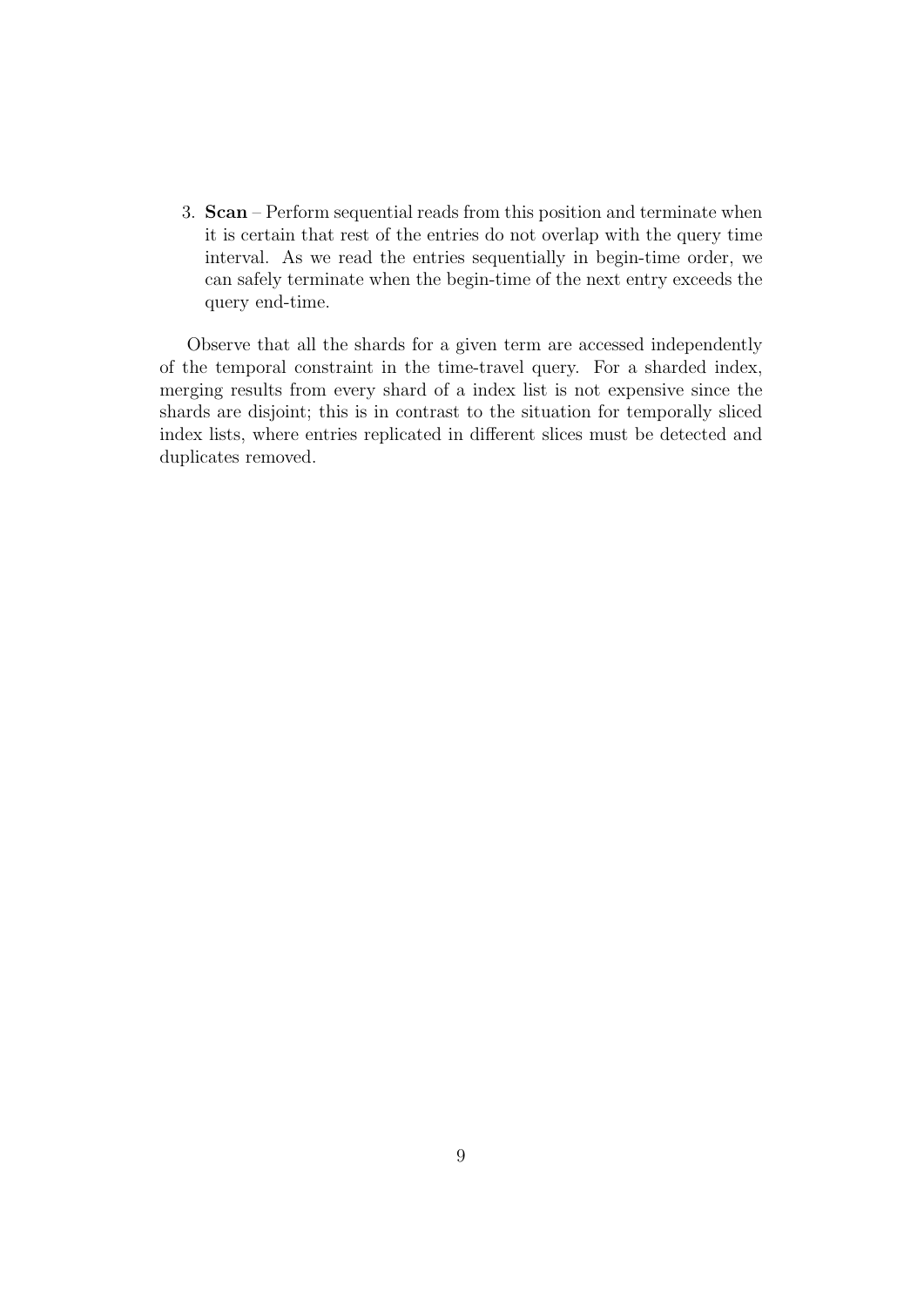## 4 Idealized Index Sharding

As the entries in each shard are ordered according to their begin times, with the help of the impact list we can easily avoid wasteful reading of entries whose valid-time interval,  $I(d^i)$ , is before the query begin time. However, this does not guarantee the elimination of all wasteful reads. Consider a situation when two index entries  $p$  and  $q$  contained in a shard such that  $p$ completely subsumes  $q$ , i.e.,

$$
begin(p) \leq begin(q) \ \wedge \ end(p) > end(q).
$$

Now, the queries with  $end(q) \leq b_Q \leq end(p)$  will wastefully read q. This can arbitrarily degrade performance if there are many such entries, for instance, when there is an entry which spans long intervals.

We can avoid any wasteful reads of entries such that no pair of entries from a shard form such a subsumption pattern. In other words, we require that entries in a shard satisfy staircase property, defined as follows:

**Definition 1** (Staircase Property). Given a shard  $g_i$ , if we have

 $\forall p, q \in g_i, begin(p) \leq begin(q) \Rightarrow end(p) \leq end(q)$ ,

then we say the shard  $g_i$  has the staircase property.

Clearly, it may be possible to shard a given index list in many different ways so that the staircase property (cf. Figure 4.1) is satisfied. Since query



Figure 4.1: Staircase property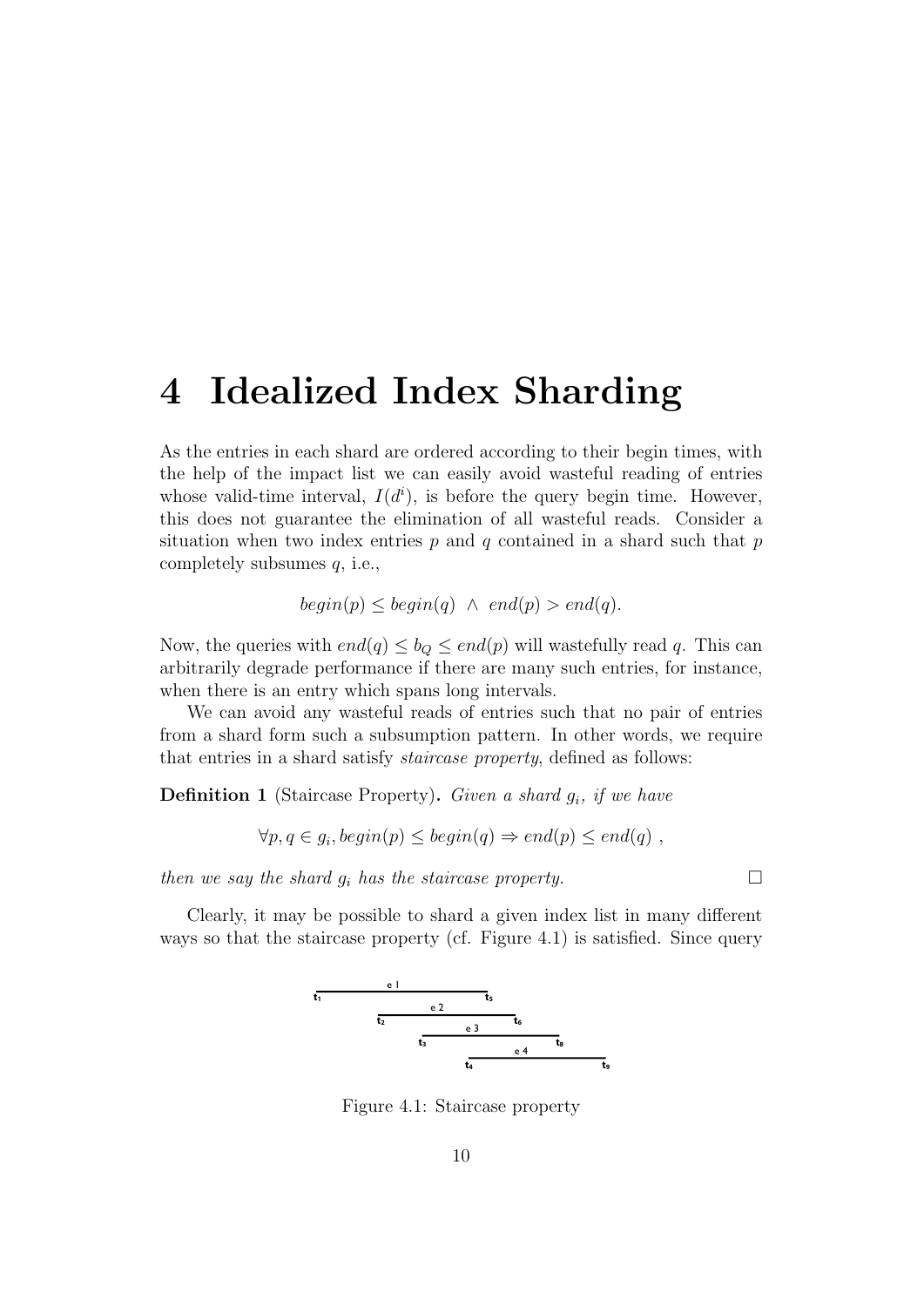processing proceeds by open-skip operations for all shards of a term, it is desirable to minimize the number of idealized shards. This can be cast into an optimization problem where, given a set of time intervals (corresponding to the valid-time intervals of index entries), minimize the number of shards. Formally this is defined as follows:

**Definition 2** (Idealized Sharding). Given a set of entries  $L_v$  for a term v, partition  $L_v$  into a minimal set of shards  $G = \{g_1, \ldots, g_m\}, g_i \subseteq L_v$  where:

$$
g_i \cap g_j = \emptyset \qquad \forall g_i, g_j \in G, \ i \neq j \tag{4.1}
$$

$$
\bigcup_{i} g_i = L_v \tag{4.2}
$$

$$
\forall g_i \in G \; : \; g_i \text{ satisfies the staircase property.} \tag{4.3}
$$

 $\Box$ 

### 4.1 Optimal Algorithm

#### Algorithm 1 Idealized Sharding Algorithm

1: Input:  $L_v$  sorted in increasing order of begin times 2:  $G_{\text{opt}} = \emptyset$  // Idealized sharding 3: 4: for  $i = 1$ ...  $|L_v|$  do 5:  $//$  Iterate over all entries in the index list for v 6: if  $\neg \exists g \in G_{\text{out}} : g \text{ and } \leq \text{ end}(L_v[i])$  then 7: create new shard  $g_{new}$ 8:  $g_{new}.end = 0$ 9:  $G_{opt} = G_{opt} \cup \{g_{new}\}\$ 10: end if 11:  $g_t = argmin (end(L_v[i]) - g.end)$  $g \in G_{opt}$ 12:  $g_t$ .end = end(L<sub>v</sub>[i]) // Update the end-time of the shard 13:  $q_t = q_t \cup \{L_v[i]\}$  // Include the current entry into the shard 14: 15: end for 16: 17: Output:  $G_{opt}$  is the idealized sharding.

Let each shard  $g_i$  associated with an index list of begin-time sorted entries have an end-time  $g_i$  *end*, defined as the latest end-time of all the entries in  $g_i$ .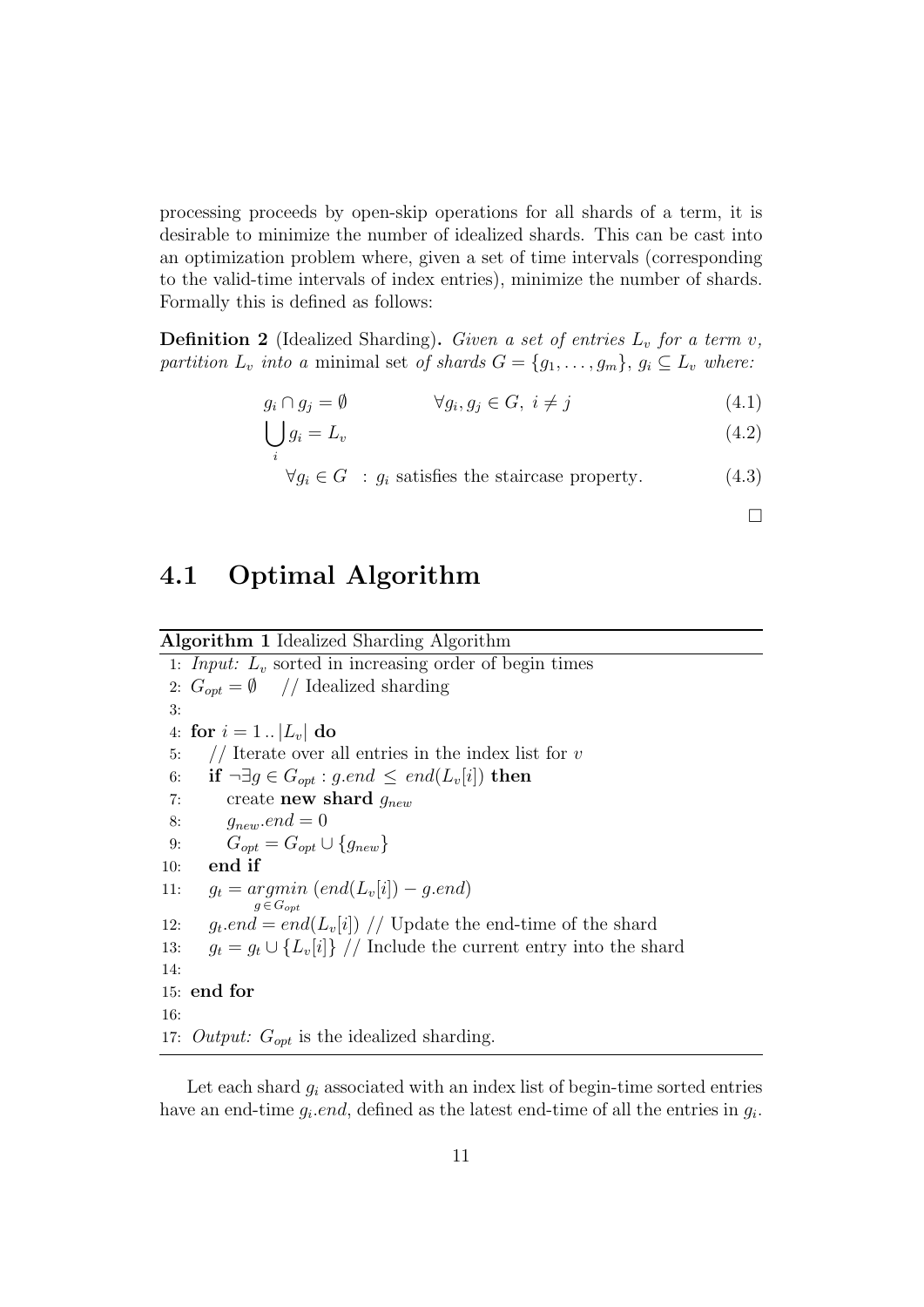We employ the greedy algorithm given in Algorithm 1, in which we process all entries of a list  $L_v$  in increasing begin-time order. At each iteration, we include an entry e into an existing shard if its inclusion does not violate the staircase property of the shard. If there are multiple shards to which e can be assigned, we assign it to the shard with the minimum gap,  $end(e) - g_i$  end. If there are currently no shards to which e can be assigned, we start a new shard with  $e$  in it. It turns out that the idealized sharding problem maps directly to the problem of decomposing a set of points in a plane into minimum number of ascending chains and essentially uses the same algorithm as in [20].

### 4.2 Proof of Optimality

We develop the proof for the optimality of Algorithm 1 by first proving a set of three lemmas about key properties of the generated shards.

The first lemma states that the algorithm produces only shards that have the staircase property.

Lemma 1 (Staircase Property). When Algorithm 1 terminates, every shard created by the algorithm has the staircase property.

Proof. We show this by contradiction. Assume that there is one shard that does not have the staircase property. This means that there are two entries p and q in this shard such that  $begin(p) \leq \text{begin}(q)$ , but  $\text{end}(p) > \text{end}(q)$ . Since  $begin(p) \leq begin(q)$ , p was added to the shard before q. But when p was added, end time of the shard was set to  $end(p)$ , so q could not have been be added to the same shard, which contradicts our assumption that  $p$  and  $q$ are in the same shard. П

For the next lemma, let the shards created by Algorithm 1 for a list  $L_v$ be numbered by their order of creation.

Lemma 2 (Temporal Subsumption of Entries). For every entry in a shard  $g_i$  (i > 1) there exists an entry in  $g_{i-1}$  which completely subsumes it.

*Proof.* Any entry e when added to  $g_i$  equals the end of a shard when it is added (line  $7$ ). At this stage it is subsumed by the entry  $e'$  which forms the end of  $g_{i-1}$ . This is because e' has an earlier begin time than e because of its early addition.  $\Box$ 

We introduce the notion of a *stalactite set* of time intervals. A stalactite set S consists of time intervals such that,

$$
\forall p, q \in S, begin(p) \le begin(q) \Rightarrow end(p) > end(q).
$$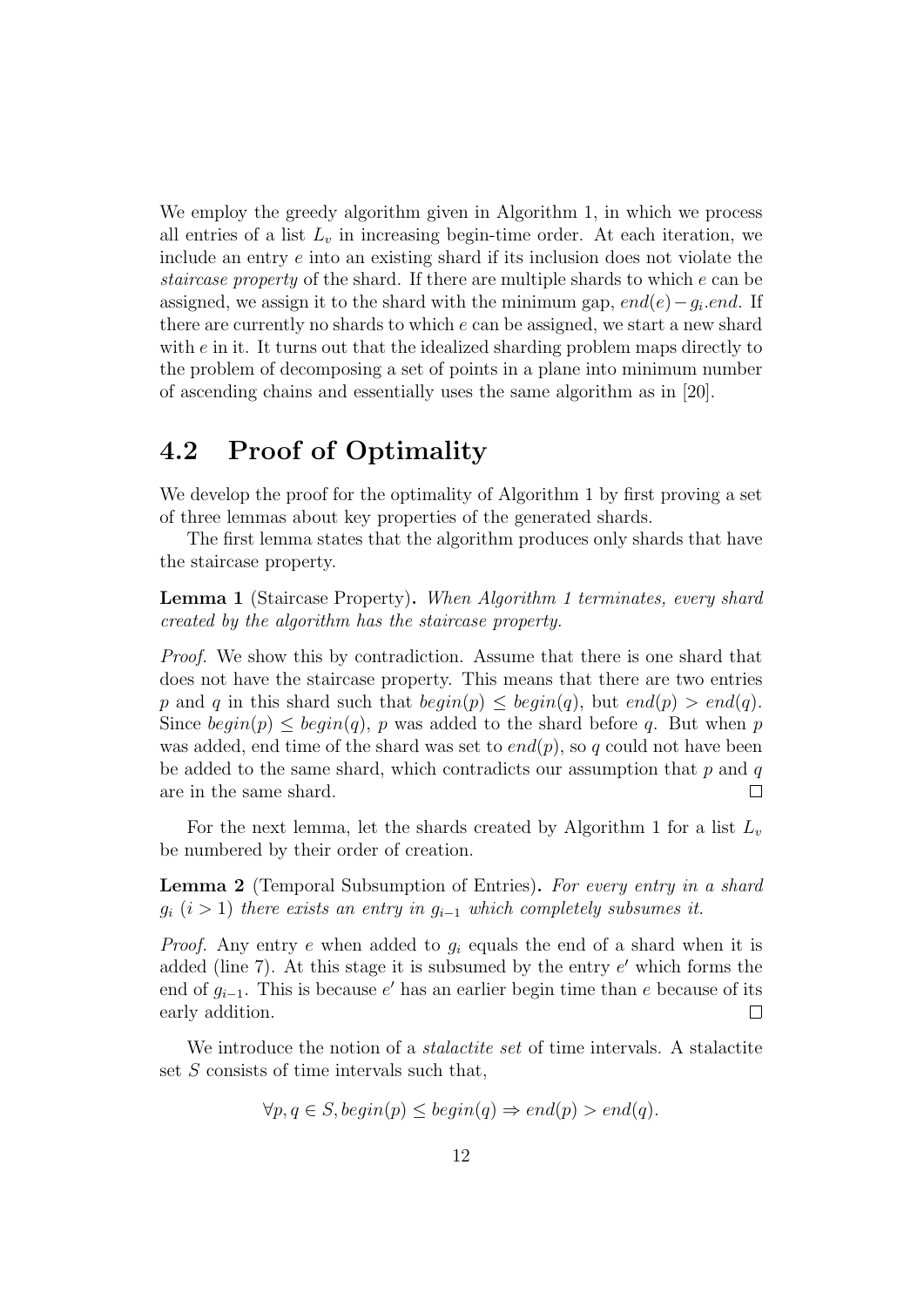There may be many such stalactite sets that can be formed using entries from a given index list,  $L_v$ . Let us denote the stalactite set of maximum cardinality as  $S_{max}: L_v$ .

Lemma 3 (Stalactite property). The number of shards created by Algorithm 1 for a list  $L_v$  is equal to  $|S_{max}: L_v|$ .

Proof. We prove the lemma using contradiction. Assume that the new entry to be placed  $e_{new}$  is not a part of  $|S_{max}: L_v|$ . We also assume that its addition creates a new shard  $g_{|S_{max}|+1}$  which is more than the claimed  $|S_{max}|$ shards. Since the newly placed entries arrive in begin time sorted order,  $begin(e_{new})$  is more than any of the previously placed entries. This means that end( $e_{new}$ )  $\lt end(g_{|S_{max}|})$  for it to start a new shard  $g_{|S_{max}|+1}$ . Now Lemma 2 says that there exists an entry in  $g_{|S_{max}|}$  which subsumes e, making e a part of a larger stalactive set of cardinality  $|S_{max}| + 1$  which is contrary to initial assumption that  $S_{max}$  is the maximal stalactite set.  $\Box$ 

Now, we can state and prove the optimality of the algorithm.

#### Theorem 1. Algorithm 1 creates an optimal sharding.

*Proof.* It follows from Lemma 1 that every element in  $S_{max}$ :  $L_v$  has to be a part of a new shards which lower bounds the number of shards to  $|S_{max} : L_v|$ . Lemma 3, on the other hand, upper bounds the number of shards to  $|S_{max}: L_v|$  which proves the optimality of Algorithm 1.  $\Box$ 

Further, we show that the algorithm can be implemented efficiently, by making use of the following property of the sharding at any stage during the algorithm:

**Lemma 4** (Descending End Times). If Algorithm 1 created a shard  $g_i$  before  $g_{i+1}$ , then  $g_i$  end  $> g_{i+1}$  end.

Proof. We prove this property by induction over increasing number of entries added.

 $i = 1$ : For the first entry  $e_1$  the property holds since there are no earlier shards.

 $i \to i + 1$ : Let there be *n* existing shards  $G = \{g_1 \cdots g_n\}$ . Depending on the end time of the  $i+1$ th entry ,i.e.,  $end(e_{i+1})$  we consider two cases:

If  $end(e_{i+1})$  is less than all the existing shard ends  $(end(e_{i+1}) < g_k$  end,  $\forall g_k \in$ G), then  $e_{i+1}$  forms a new shard and the end of the shard is less than all the existing ends. This proves the claim.

Due to the induction hypothesis, the end times of shards are sorted in the descending order i.e.,  $g_1$ *end* >  $g_2$ *end* >  $\cdots$  >  $g_n$ *end.* If end $(e_{i+1})$  is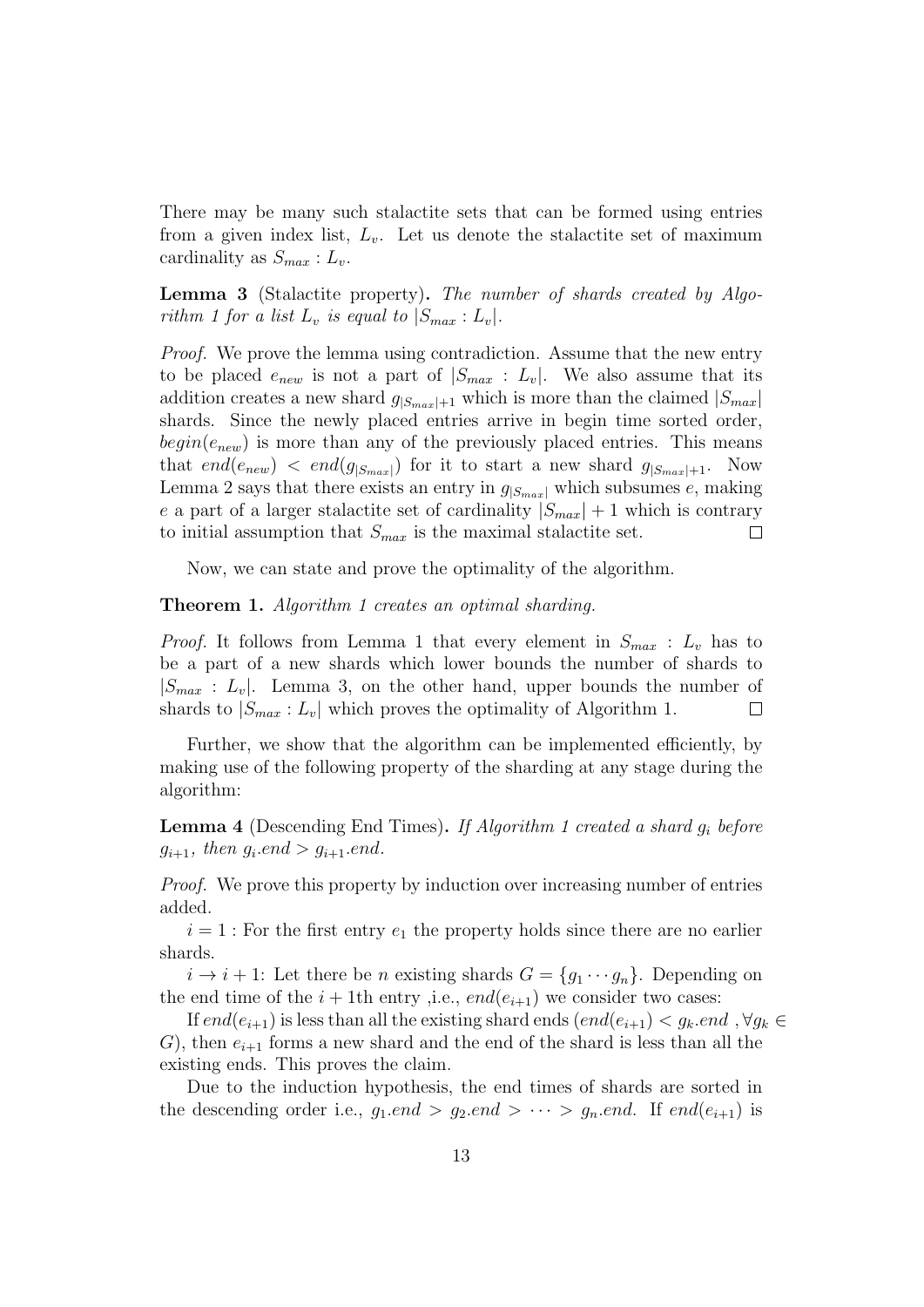greater than any of the shards, then by definition (line 6), it will have to be assigned to the shard which minimizes the difference of their end times. It is easy to see that this shard is the earliest shard which can accommodate  $e_{i+1}$  since any other group will either violate the staircase property or have a greater difference. This proves the claim.  $\Box$ 

Owing to such an ordering of shard ends, entries can be placed efficiently via a binary search over the shard ends.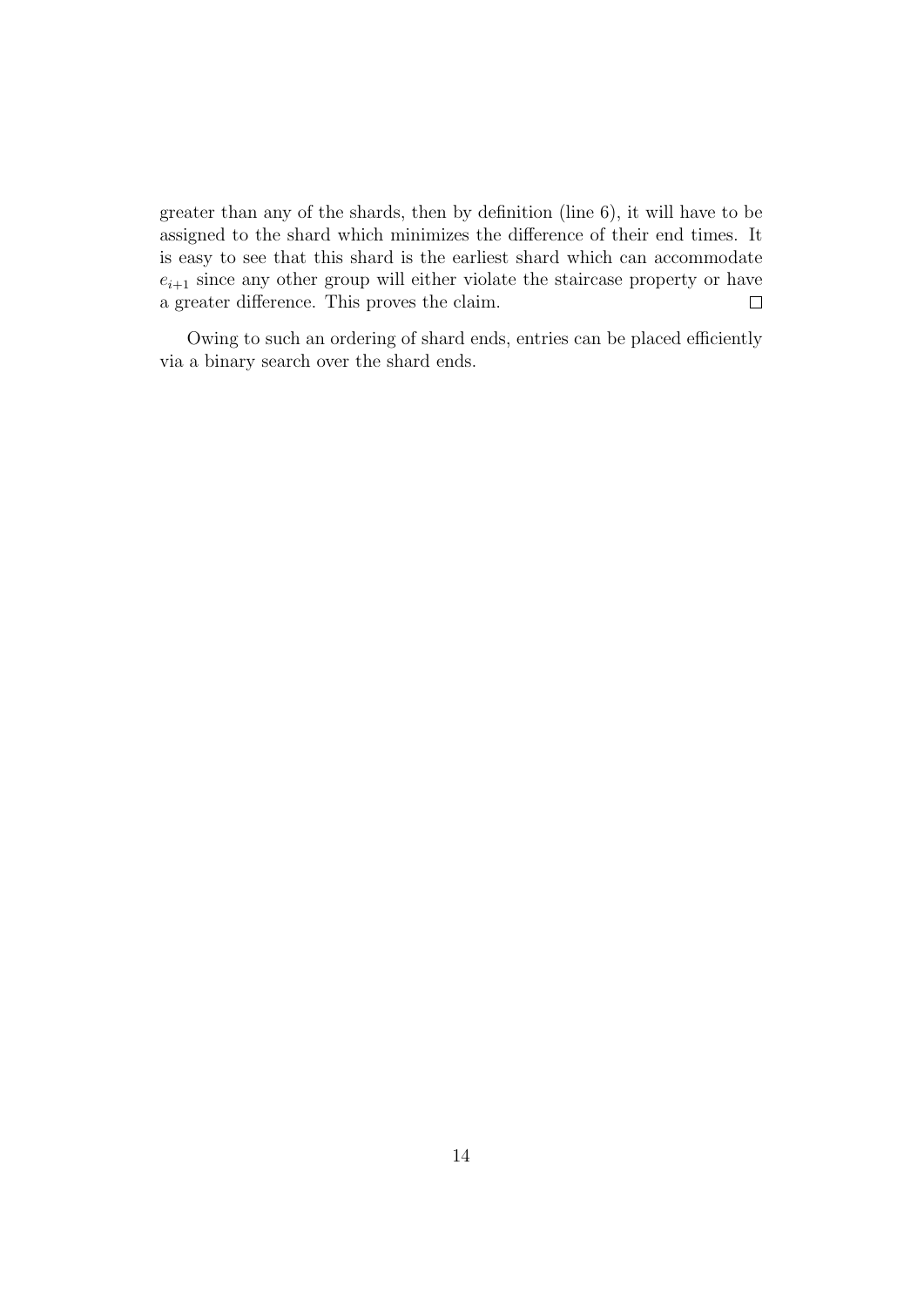# 5 Cost-Aware Merging of Shards

Depending on the distribution on valid-time intervals, the idealized sharding introduced in the previous section might generate a large number of shards requiring one open-seek operation, involving a random access, for each shard. If the cost of such a random access is high and if the distribution of time intervals gives rise to many idealized shards, query processing performance can degrade. In such cases, it might actually be beneficial to relax the idealized sharding, and reduce the number of shards at the cost of allowing some wasted reads.

In this section, we present an  $I/O$  cost-aware technique to selectively merge idealized shards allowing for a controlled amount of wasted reads while reducing the number of random accesses. We introduce a cost model which limits sequential wasted reads due to merging of a set of idealized shards by taking into consideration costs of random accesses and sequential reads of the underlying index infrastructure.

### 5.1 Cost Model

Let the cost of a random access be  $C_r$ , and that of a sequential read be  $C_s$ . We allow for a penalty function for a set of idealized shards  ${g_i}$  as  $P({g_i})$ and require it to be bounded by  $C_r/C_s$  if the shards should be considered for merging. We refer to this as the threshold criterion, i.e,

$$
P(\{g_i\}) \le \frac{C_r}{C_s}
$$

An example of such a penalty function is *mean wasted reads*, which is defined as the number of wasted reads incurred during query processing, averaged over all possible query begin time points. Under this penalty func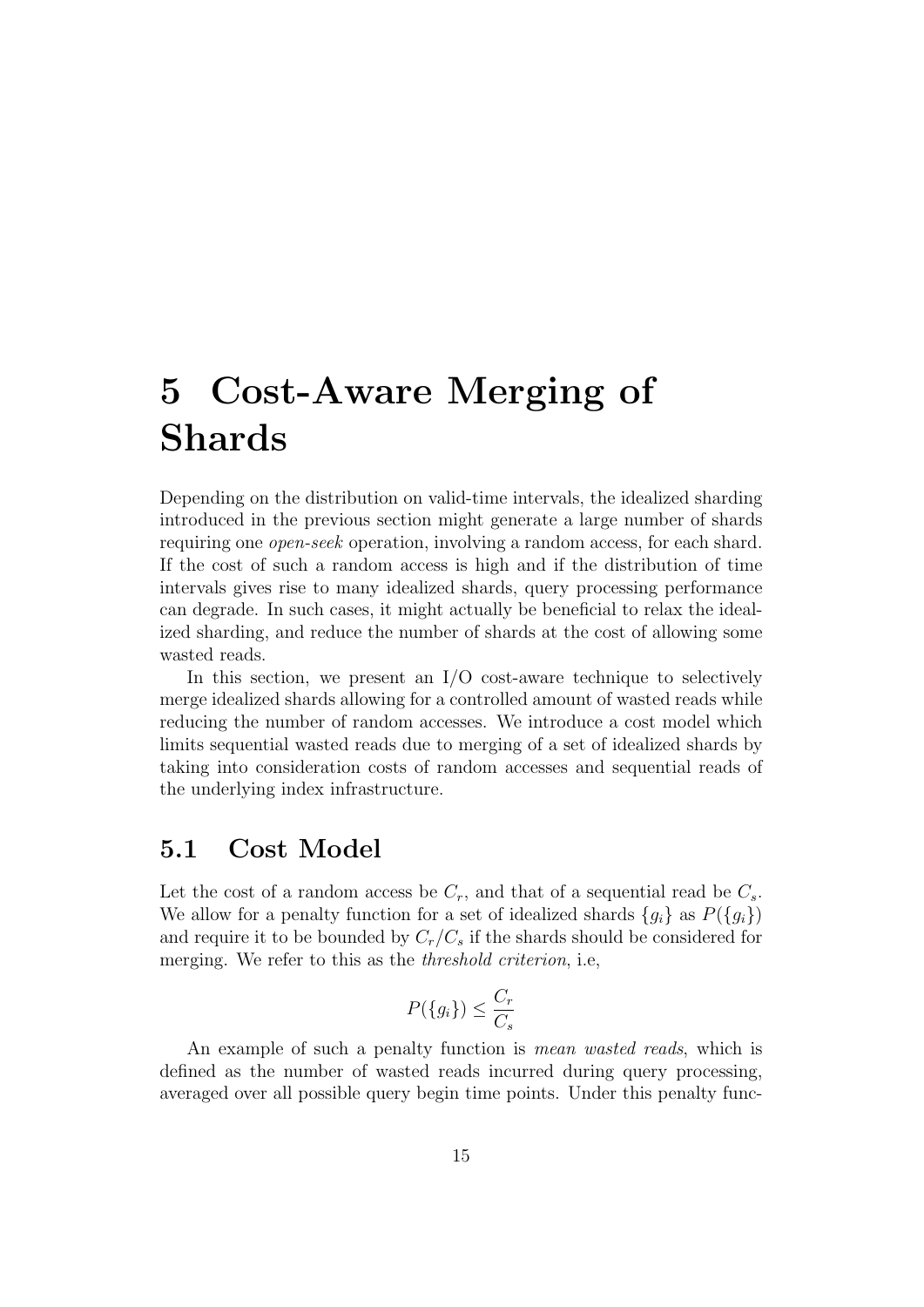tion,  $g_i$  and  $g_j$  can be merged when the mean wasted sequential reads in the merged shard is less than the overhead incurred in an open-seek operation. In other words, an open-seek operation to one merged shard accompanied by a few sequential wasted reads is cheaper than two open-seek operations to idealized shards without any wasted reads. As an example, if  $C_r/C_s = 100$ , then the wasted reading of less than 100 entries, that do not qualify by the temporal constraint, on an average would be more beneficial than performing a random access to an additional shard.

It turns out that due to the specific organization of time intervals in the idealized shards, the total penalty,  $P({q_i})$ , of merging a set of idealized shards,  $\{g_i\}$ , can be easily computed from the pairwise penalties of participating idealized shards  $P(g_i, g_j)$ 's. Also note that  $P(g_i, g_i) = 0$ . Now, for merging a set of idealized shards  $m = \{g_i, g_j, \dots\}$  the overall penalty  $P(m)$ is given by

$$
P(m) = \sum_{g_k \in m} P(first(m), g_k)
$$

We retain the order in which idealized shards were created, i.e., shards created early have a lower index. Thus  $first(m)$  denotes the shard which was created first in  $m$ . This can be shown as follows:

For a pair of idealized shards  $(g_i, g_j)$  where  $i < j$ , and for a given query begin-time t, let the set of wasted entries read be  $w_{i,j}(t)$ . It is easy to see from Lemma 2 that  $w_{j,k}(t) \subset w_{i,k}(t)$ . Hence, for a set of idealized shards  $g_1, g_2, \dots, g_n$  the  $w_{1,2,\dots,n}(t) = w_{1,n}(t)$ , which means that aggregation of multiple idealized shards depends on the idealized shard which is created first. As an example, the penalty incurred due to merging idealized shards  $\{7,10,3,12\}$ would be  $P(3, 7) + P(3, 10) + P(3, 12)$ .

**Computing pairwise penalties:** Consider a pair of entries  $p$  and  $q$ , which belong to different idealized shards, where  $p$  is subsumed by  $q$ . A read is said to be wasted for each query begin time point lying in the interval  $[end(p), end(q)).$  The total cost of merging two shards  $g_i$  and  $g_j$  is the sum of all wasted reads caused from all such pairs of subsumed entries. The average penalty  $P(g_i, g_j)$  hence is the total cost of merging the pair of groups divided by all possible query begin time points. Computing wasted reads at each time point can be efficiently implemented by interleaving computation of pairwise wasted reads within Algorithm 1.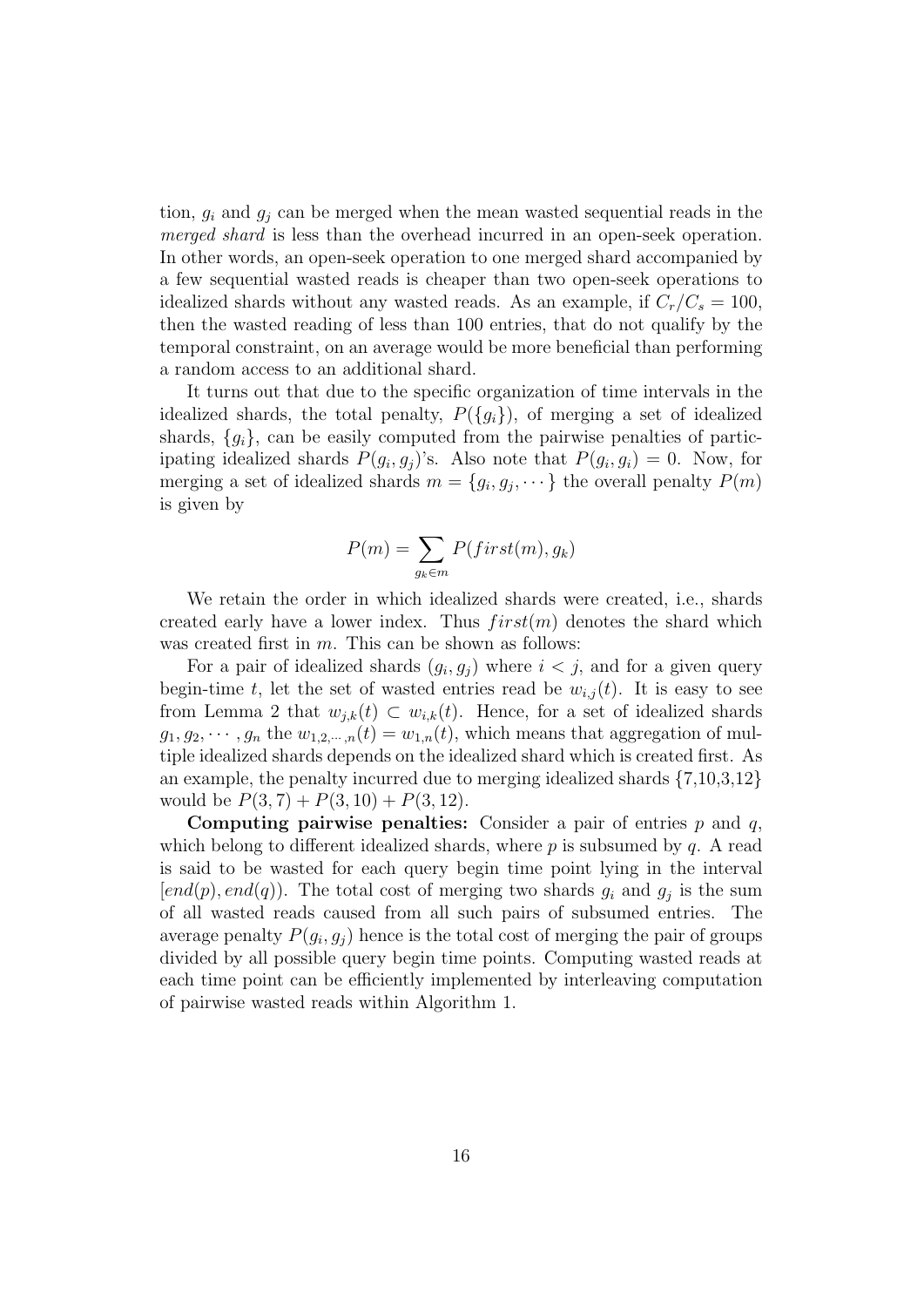#### 5.2 Problem Statement

Given a set of idealized shards  $G_{opt}$ , pairwise penalty values  $P(g_i, g_j)$  and a threshold  $C_r/C_s$  find a set of disjoint merged shards M of minimum cardinality such that each of the merged shards respects the *threshold criterion*.

Disjoint merged shards require that no pair of merged shards have an idealized shard in common. We formally define the optimization problem as

$$
\min |M| \quad \text{s.t.}
$$
  

$$
P(m) \leq C_r/C_s, \ m \in M,
$$

where  $m$  is a merged shard. Observe that the disjoint merging is encoded in the objective function  $min|M|$ . We refer to the process as **relaxed sharding**.

### 5.3 Algorithm For Merging Optimal Groups

We present a heuristic algorithm which is shown to perform well in practice in our experimental evaluation. As inputs we expect the set of the idealized shards and the ratio  $C_r/C_s$ . We retain the order in which idealized shards were created, i.e., earlier created shards have a lower index.

The pseudo code for merging the idealized shards is presented in Algorithm 2. Every iteration employs a two stage greedy process. The first stage is an ascending choice phase in which it chooses all the unmerged/available idealized shards in ascending order of their index until the threshold constraint is violated (lines 11 to 20).

The second stage is a greedy phase (lines 23 to 27) where the remaining capacity is greedily chosen with smallest unmerged shard first (as in the standard greedy approach to the knapsack problem).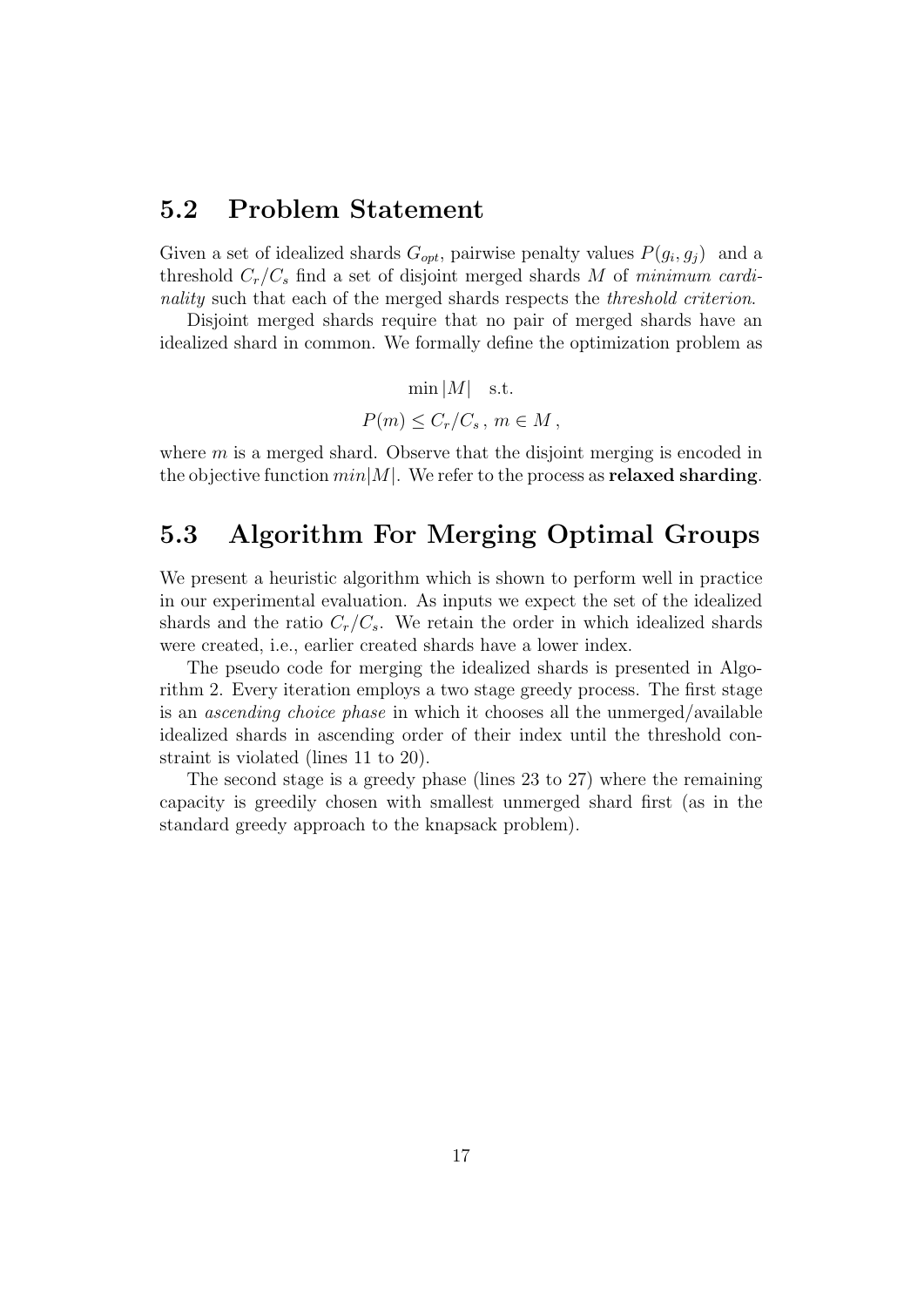Algorithm 2 Cost Aware Group Merging

1: Input:  $G_{opt}$  and  $P(g_i, g_j)$ 2:  $M = \emptyset$  // Merged shards 3: 4: for  $i = 1$ ..  $|G_{opt}|$  do 5: Let  $g_i \in G_{opt} \wedge g_i \notin M$  be next shard in order 6: **create** new shard  $r_i$ 7:  $r_i = r_i \cup \{g_i\}$ 8: capacity  $=\frac{C_r}{C_r}$  $C_s$ 9: 10: //ascending choice phase 11: **for**  $j = i + 1$ .  $|G_{opt}|$  do 12: **if**  $(P(g_i, g_j) \leq capacity) \land (g_j \notin M)$  then 13: capacity = capacity –  $P(g_i, g_j)$ 14:  $r_i = r_i \cup \{g_j\}$ 15: else 16: **if**  $(g_j \notin M) \land (g_j \notin r_i)$  then 17: break 18: end if 19: end if 20: end for 21: 22: // smallest size first 23: while *capacity*  $> 0$  do 24:  $g_{min} = argmin$  $(g{\in}G_{opt})\cap (g{\notin}M)$  $\{P(g_i, g)\}\$ 25: capacity = capacity –  $P(g_i, g_{min})$ 26:  $r_i = r_i \cup \{g_{min}\}\$ 27: end while 28:  $M = M \cup r_i$ 29: end for 30: 31: Output: M is the set of merged shards.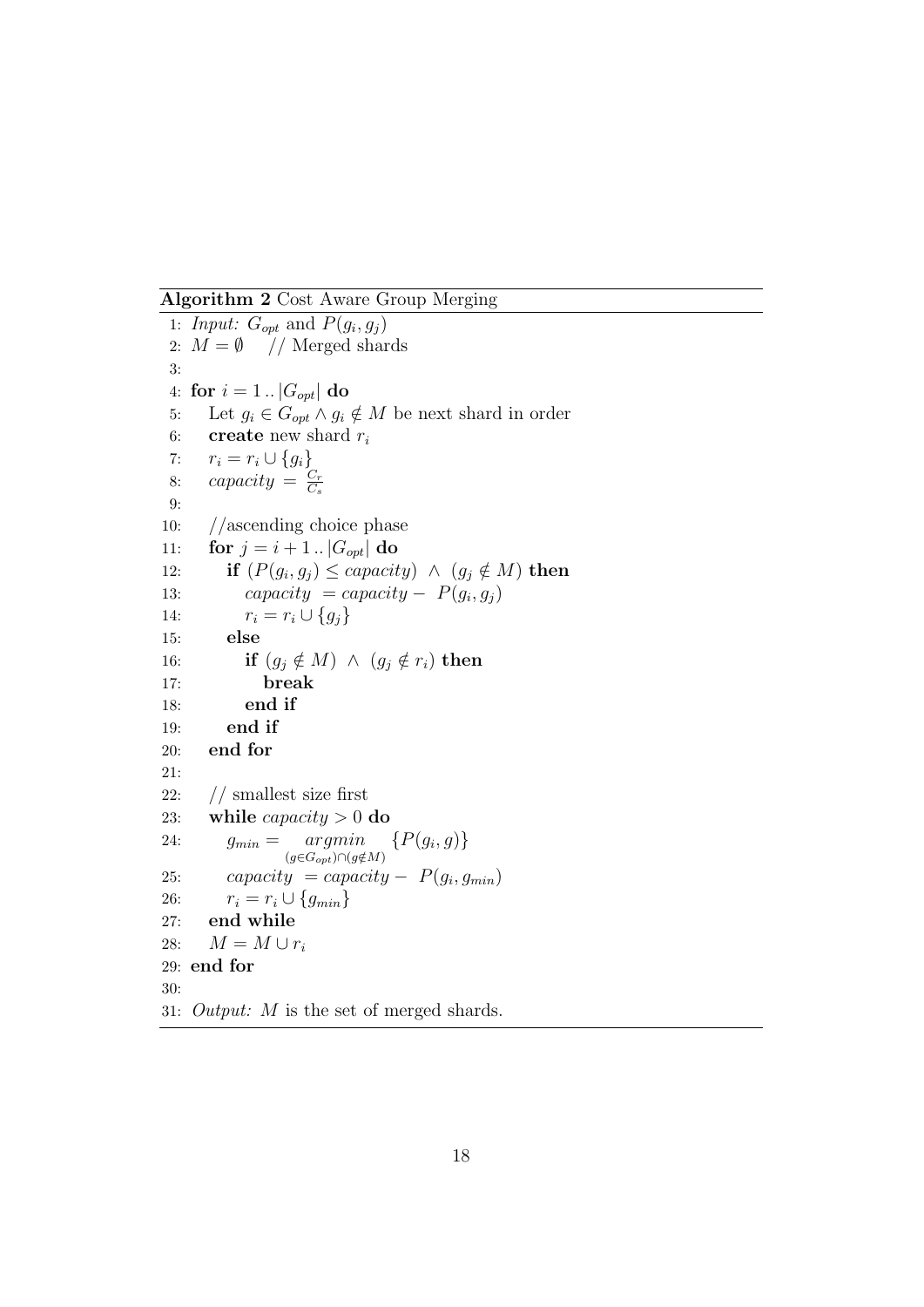# 6 Dealing with Index Updates

After the initial index building, the archive may grow over time, so that the index needs to be updated. This growth usually comes from a crawler fetching new versions of documents already in the archive, or documents that were unknown before. We therefore make the realistic assumption that the vast majority of updates will either replace an existing active version (setting its end time to the crawl time) or add a new active version (whose begin time is the crawl time, and whose end time is  $\infty$ ), and assume that the begin time of inserted versions is not smaller than begin times of any version already in the index. Insertions of older versions will be a rare exception, for example caused by merging our archive with another archive; in these cases, we resort to recomputing the index.

We will now explain how the index is maintained under such an update load, mainly by explaining to which (idealized or relaxed) shard a new version is added. Note that the actual techniques for adding new index entries to shards are the same used for updating standard inverted lists, for example in-place updates or logarithmic merging; see [10] for a thorough discussion of such techniques.

We first show how to update idealized shards. Let us assume for the moment that there are no active versions in the index. We then sort the versions to insert by their begin time and append them to the index by applying Algorithm 1 with them as input, updating and extending the current set of shards. Note that while running the algorithm, we update the (inmemory) impact lists, which can be flushed to disk from time to time by a background process. The resulting set of idealized shards is optimal as the output of the algorithm is the same as if we ran it for all versions (those already in the archive and those added to it) with an initially empty set of shards. Notice that the algorithm consumes versions in ascending order of their begin timestamps, and all begin timestamps in the archive are strictly smaller than the begin timestamps of newly added versions.

Active versions make the process more complicated when they are re-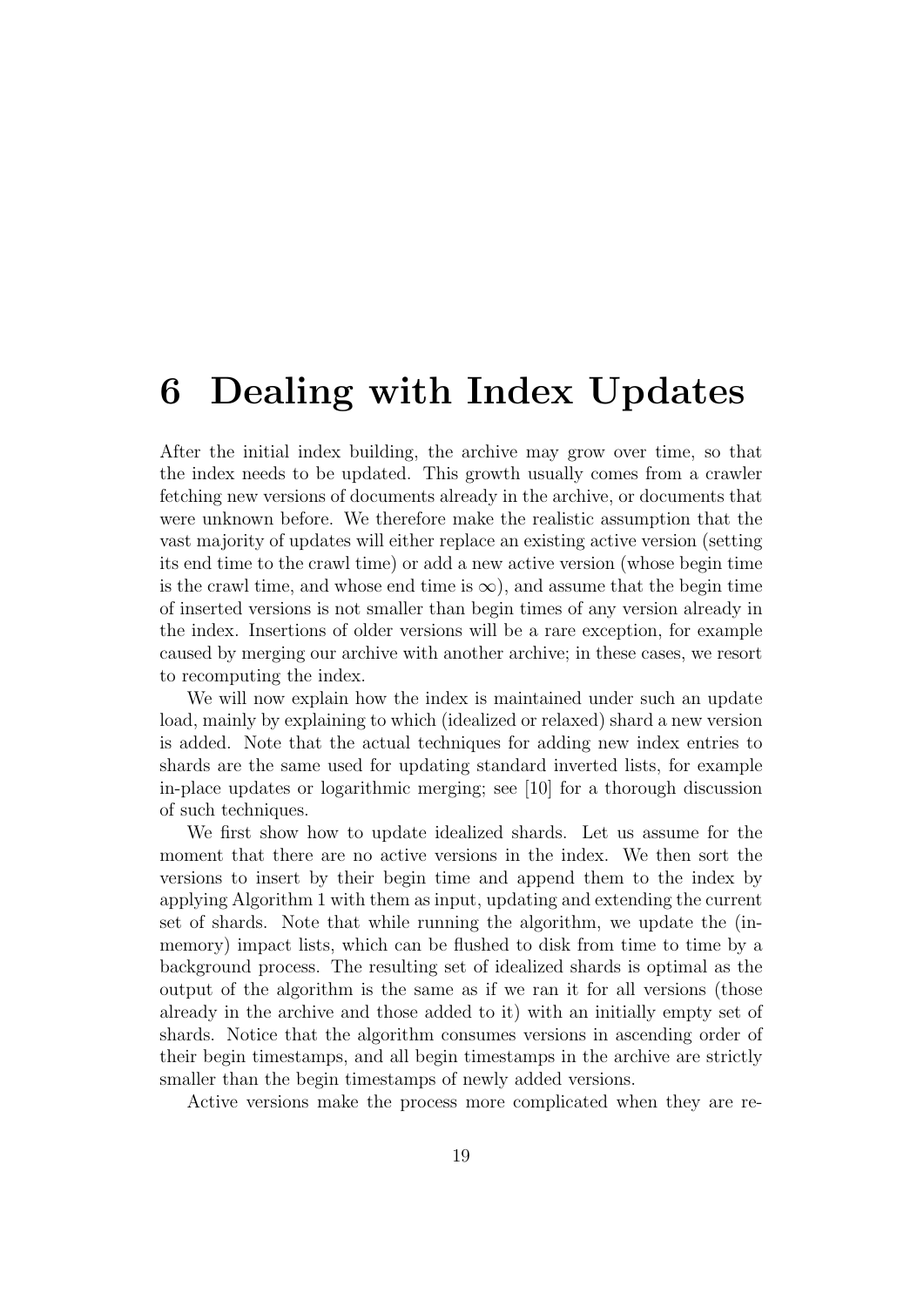placed by a newer version; otherwise, they are not touched by the update. Consider an active version  $d^i$  of a document d in shard g that is overwritten by a newer version  $d^{i+1}$  at time t, setting  $end(d^i) = t$ . If we just updated  $end(d<sup>i</sup>)$  and there was at least one other active version in the same shard, we would incur a wasted read of  $d^i$  for any query time greater than t. To avoid this, we split shard g into two pieces: The first new shard gets all versions  $v$ from g with  $begin(v) \leq begin(d^i)$ , the second new shard gets the remaining versions. Since versions in shards are sorted by ascending begin timestamp, this can usually be done by simply setting shard boundaries accordingly, without actually moving index entries (which would only be necessary when there are multiple versions with the same begin timestamp, which is very unlikely if the begin time is set to the crawl time). We have to update the impact lists of both new shards, which can be efficiently done on this inmemory data structure. Since versions in the first new shard are unchanged, no wasted reads occur by construction. In the second new shard, wasted reads could only occur when querying for timestamps after  $end(d<sup>i</sup>)$ . Since all begin times of versions other than  $d^i$  are larger than  $begin(d^i)$ , the impact list will point to an index entry after  $d^i$  for these queries, avoiding wasted reads. After having updated all end times of active versions that are overwritten, we insert the versions replacing them using the algorithm for updating idealized shards without active versions.

Note that this maintenance procedure can be applied either for batched updates or after each (new or updated) version is read by the crawler.

Updating relaxed shards can be done as follows: When we initially construct the relaxed shards, we store from which idealized shards they were built. When we now insert a (new or updated) version into an idealized shard, we insert it at the same time into its corresponding relaxed shard. This may, of course, result in a set of relaxed shards where for some relaxed shards our cost bound is violated (because the updates incurred too many wasted reads). We therefore compute regularly, for each relaxed shard  $m$ , its current aggregated penalty  $P(m)$ , and recompute all relaxed shards when the maximal or average aggregated penalty gets too large, for example when it exceeds  $2 \cdot C_r/C_s$ .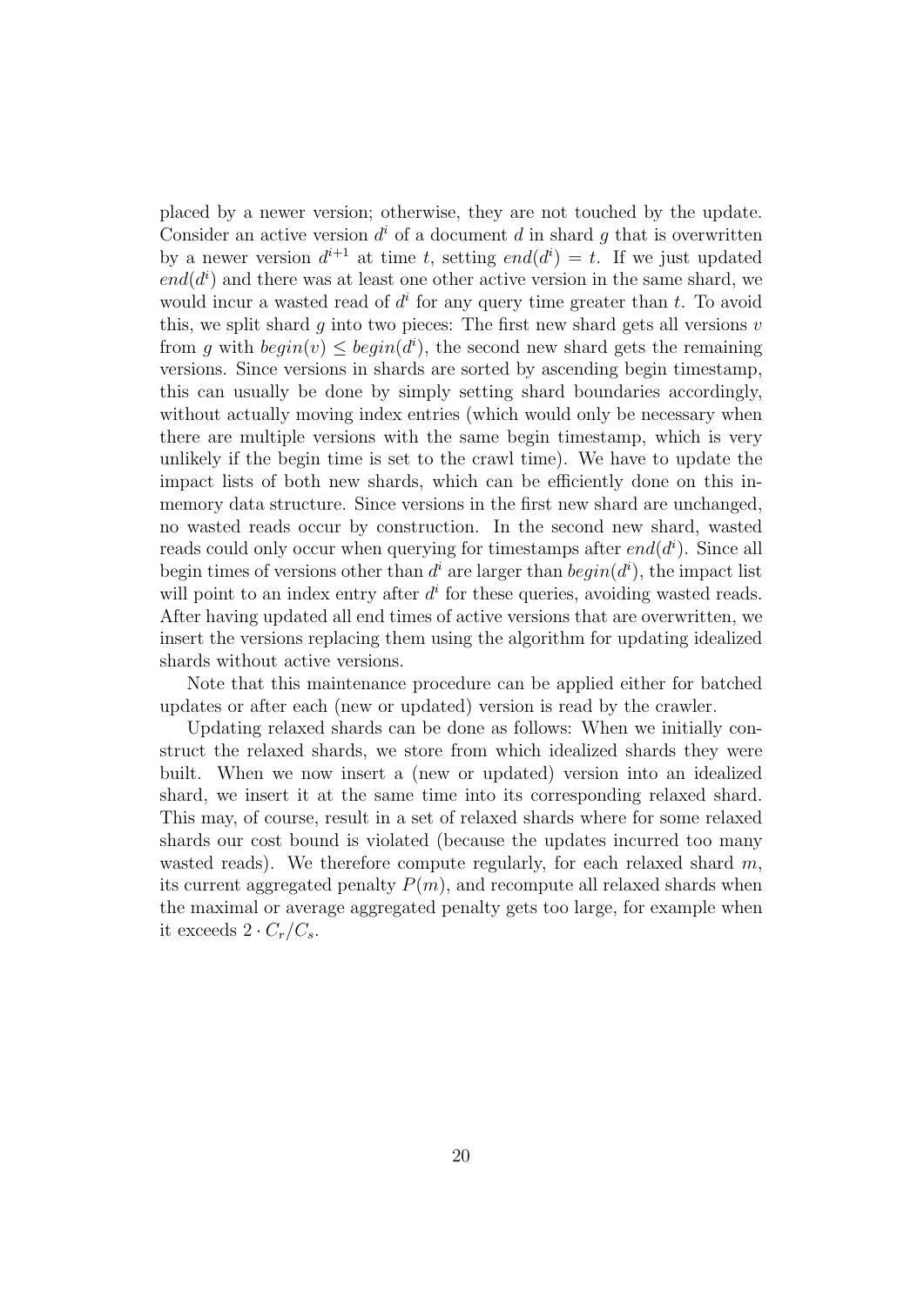# 7 Evaluation Framework

In this section, we present our experimental setup and the datasets that we use to evaluate our approach in terms of query-processing performance and space consumption.

### 7.1 Setup

We implemented the sharded index and all our algorithms using Java 1.6. Additionally, we obtained the latest implementation of the sliced index from its authors. All experiments were conducted on Dell PowerEdge M610 servers with 2 Intel Xeon E5530 CPUs, 48 GB of main memory, a large iSCSIattached disk array, and Debian GNU/Linux (SMP Kernel 2.6.29.3.1) as operating system. Experiments were conducted using the Java Hotspot 64- Bit Server VM (build 11.2-b01).

#### 7.2 Datasets

For our experiments we use the following two real-world datasets.

- WIKI The *English Wikipedia revision history* [1], whose uncompressed raw data amounts to 0.7 TBytes, contains the full editing history of the English Wikipedia from January 2001 to December 2005. We indexed all versions of encyclopedia articles excluding versions that were marked as the result of a minor edit (e.g., the correction of spelling errors etc.). This yielded a total of 1,517,524 documents with 15,079,829 versions having a mean  $(\mu)$  of 9.94 versions per document at standard deviation  $(\sigma)$  of 46.08.
- UKGOV This is a subset of the European Archive [2], containing weekly crawls of eleven governmental websites from the U.K. We filtered out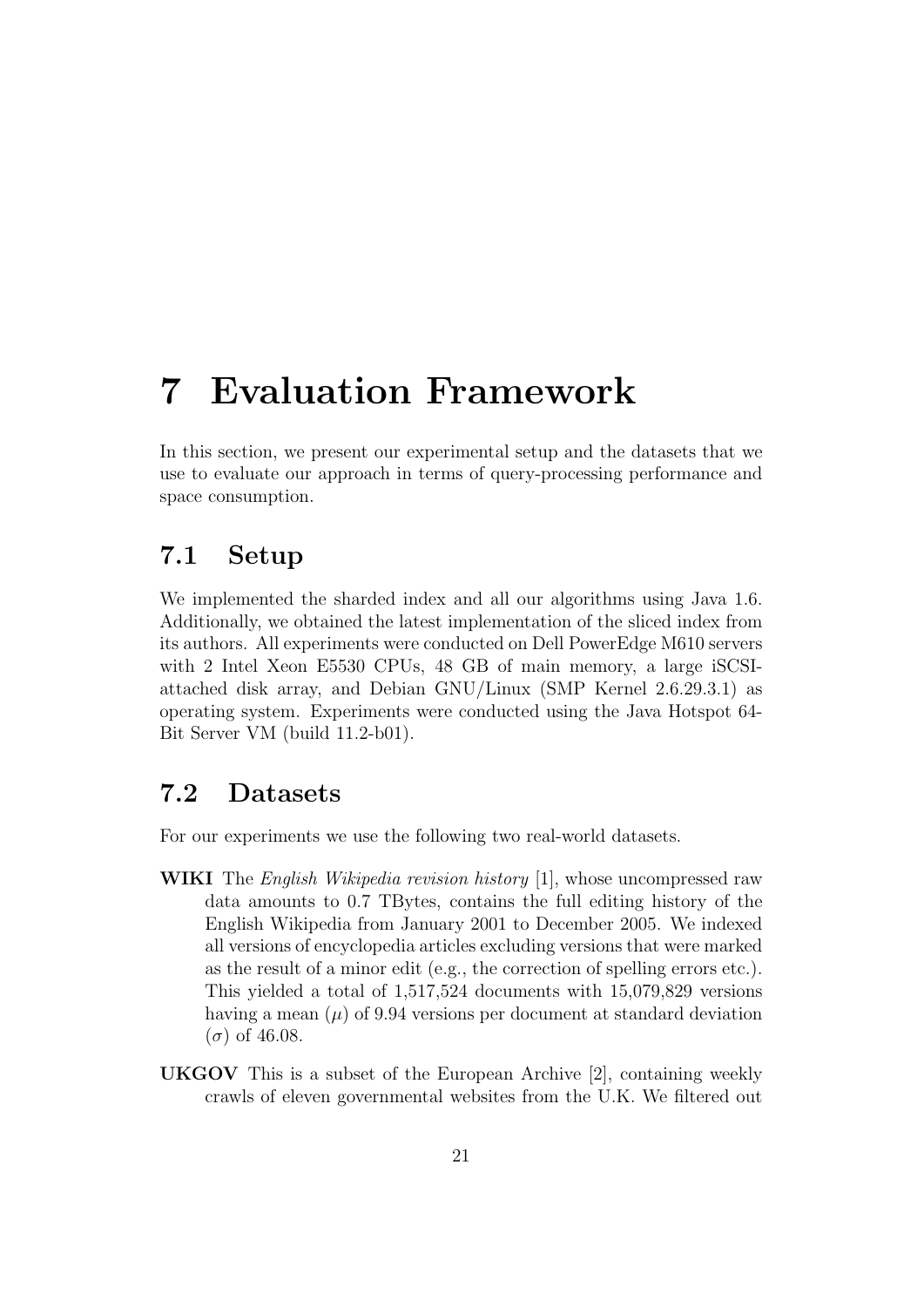documents not belonging to MIME-types text/plain and text/html to obtain a dataset that totals 0.4 TBytes. This dataset includes 685,678 documents with 17,297,548 versions ( $\mu = 25.23$  and  $\sigma = 28.38$ ).

Note that the two datasets represent realistic classes of time-evolving document collections. WIKI is an explicitly versioned document collection, for which all its versions are known. UKGOV is an archive of the evolving Web, for which, due to crawling, we have only incomplete knowledge about its versions. For ease of experimentation, we rounded timestamps in both datasets to day granularity.

#### 7.3 Index Management

Both the sliced and sharded indexes are stored on disk using flat files containing both the lexicon as well as the sliced or sharded index lists. At run time, the lexicon and impact lists are read completely into main memory, and for a given query the appropriate slices or shards are retrieved from the index flat file on disk. For compression we employ 7-bit encoding [16]. Note that such variable-byte encoding is complementary to other compression methods like temporal coalescing [9]. We compare the following types of indexes in our experimentation:

- Sharded Indexes We consider idealized sharding (IS) and three cost-aware relaxed sharding variants with relaxation parameters 10.0, 100.0 and 1000.0 referred to as RS-10, RS-100 and RS-1000. Recall that the relaxation parameter reflects the I/O cost ratio introduced in Section 5. The cost-aware metric is based on the penalty function, mean wasted reads, for merging the idealized shards(IS).
- Sliced Indexes We consider instances of the sliced index that are partitioned following the *space-bound* approach [9]. The parameter  $\kappa$  denotes the space restriction that models the maximum blowup in index size relative to a non-partitioned index. For our experiments we consider four variants of the space-bound approaches i.e., parameter values for  $\kappa = \{1.5, 2.0, 2.5, 3.0\}$ . These variants are denoted subsequently in the text as SB-1.5, SB-2.0, SB-2.5 and SB-3.0.
- Naïve Unpartitioned Index As a second competitor, we build an unpartitioned index with provision for impact lists over ordered begin times referred to as RS-inf. This serves as a proof that our techniques are effective not only because of the impact list construction and a global begin time order.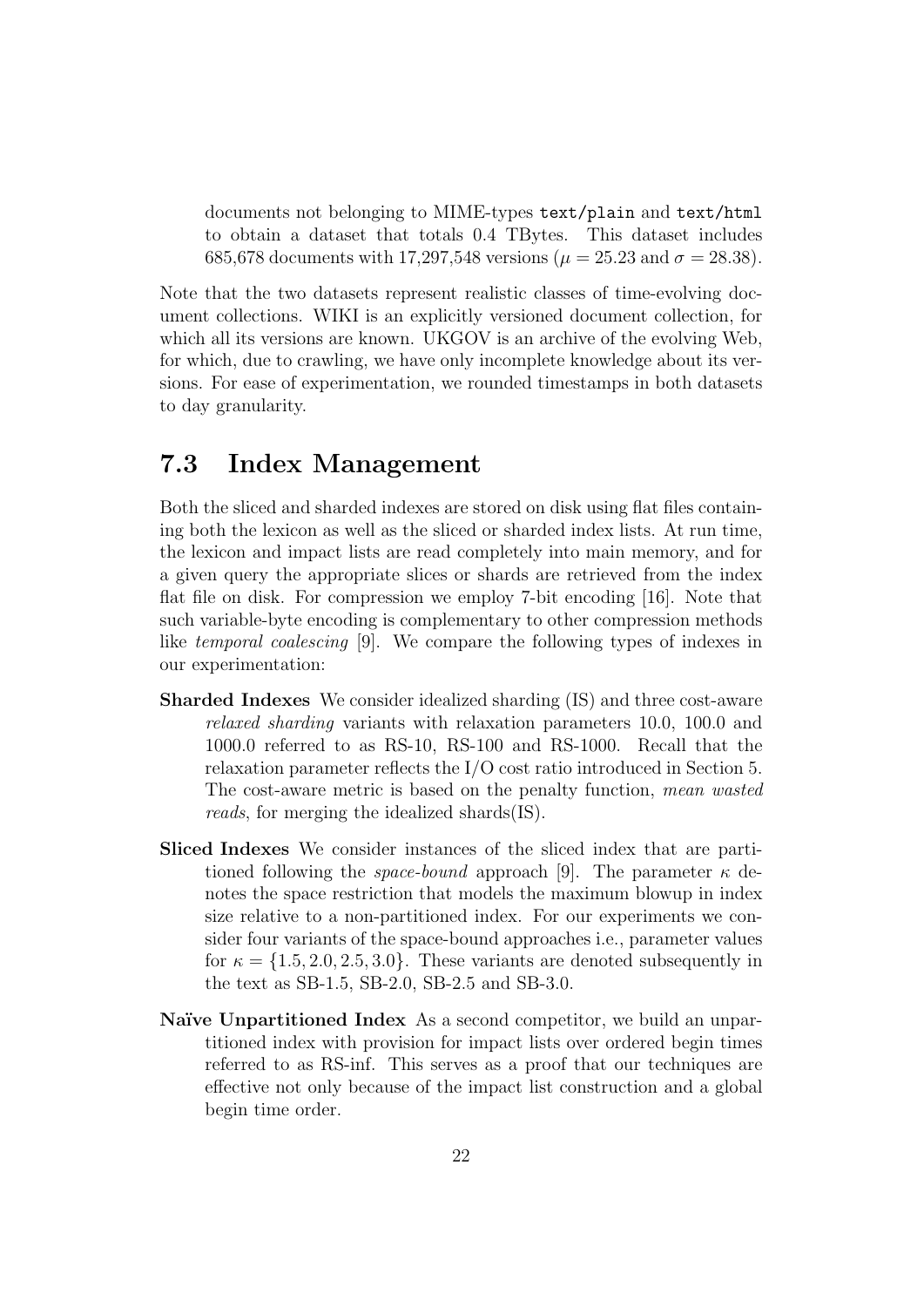The average length of the index lists in our sharded index were 496,259 for WIKI and 945,044 for UKGOV. Since sharding causes each index list to be split into multiple shards we briefly look at the size distribution of the above mentioned sharded indexes. For WIKI, idealized sharding (IS) resulted in 79.75 shards per index list (shards/list). This reduces to 32.5 shards/list for RS-10 and further to 11.78 shards/list (RS-100) and 4.71 shards/list (RS-1000). The shard sizes in IS varies from 2% - 8% of the entire index list size, while for RS-10 its  $7\%$ -20% and  $35\%$ -50% for RS-1000. For UKGOV, IS resulted in 17.86 shards/list. The number of shards/list reduce to 14.36 (RS-10), 9.9 (RS-100) and 4.76 (RS-1000). The shard sizes as a fraction of the entire list vary from  $1\% - 2\%$  (IS) to  $7\% - 8\%$  (RS-10) and finally  $4\% - 44\%$  $(RS-1000)$ .

We also evaluate the effect of temporal coalescing [9] on index size and query processing. To this effect we build sharded and sliced indexes with application of temporal coalescing using a parameter  $\epsilon = 0.01$ . Other than that, we use the same choice of parameters as in the experiments without temporal coalescing.

### 7.4 Query Workloads and Execution

We compiled two dataset-specific query workloads by extracting frequent queries from the AOL query logs, which were temporarily made available during 2006. For the WIKI dataset we extracted 300 most frequent queries which had a result click on the domain en.wikipedia.org and similarly for UKGOV we compiled 50 queries which had result click on .gov.uk domains. Both the sliced and sharded index structures are built for terms specific to the query workload. Using these keyword queries, we generated a timetravel query workload with 5 instances each for the following 4 different temporal predicate granularities: day, month, year and queries spanning the full lifetime of the respective document collection.

For query processing we employed conjunctive query semantics i.e., query results contain documents that include all the query terms. We use wallclock times (in milliseconds) to measure the query processing performance on warm caches using only a single core. Specifically, each query was executed five times in succession and the average of the last four runs was taken for a more stable and accurate runtime measurement.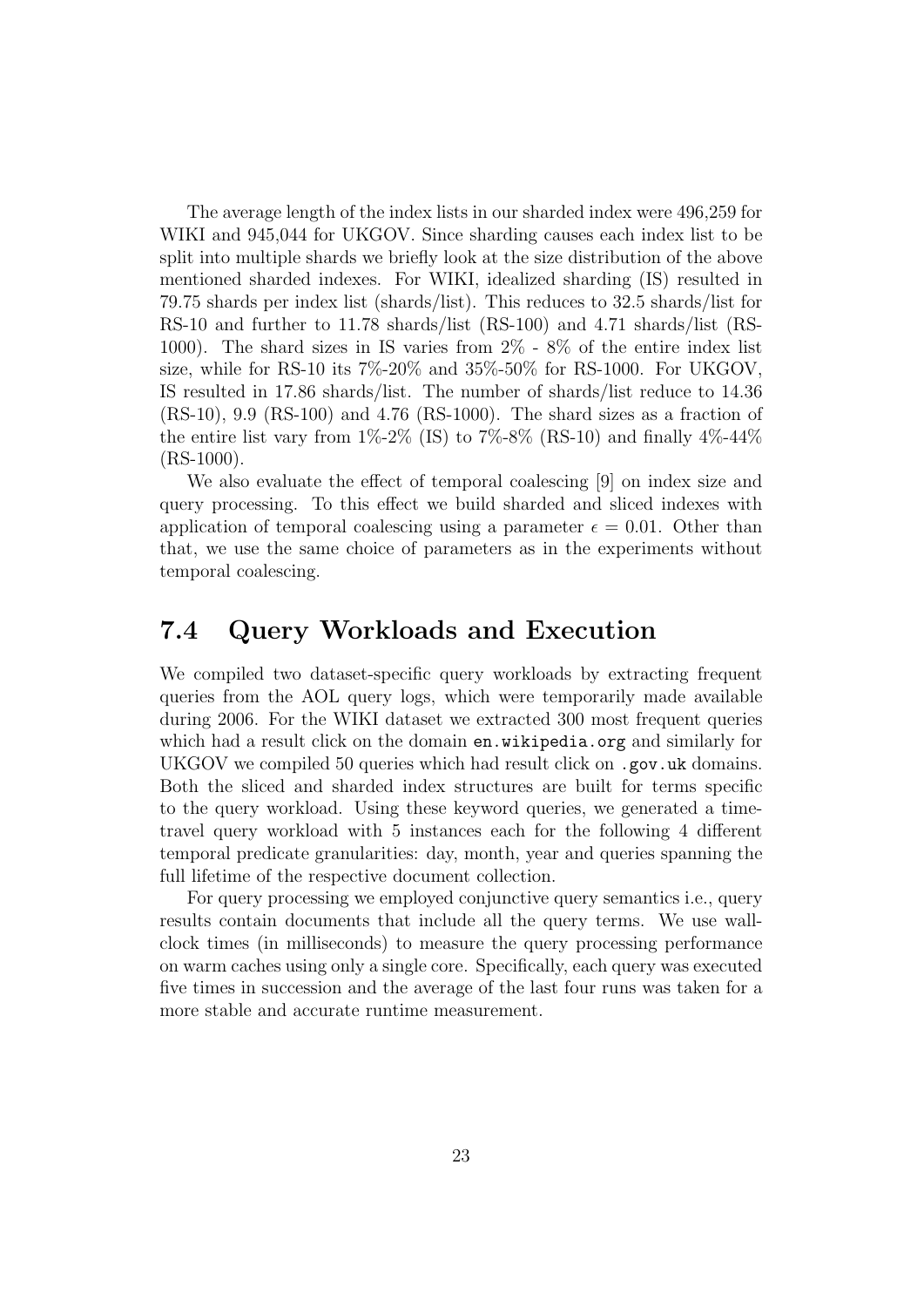## 8 Experimental Results

### 8.1 Sharding vs Slicing

In the first set of experiments, we compare the performance of sharding and slicing on different query granularities. In the plots presented, runtimes of different variants of both sharded and sliced partitions are shown in milliseconds. Each plot corresponds to a given query granularity  $-$  day, month, year or the full life time of the respective collection.  $C_r/C_s$  values of disks usually vary in the order of 100 and 1000. Since runtimes for both RS-100 and RS-1000 show low variance throughout all experiments we chose RS-1000 as a reasonable representative for sharding for this comparison.

SB-3.0 is optimized for short time interval queries, because of a higher degree of partitioning, and as expected it performs better than any of its other sliced counterparts ( $\kappa = \{1.5, 2.0, 2.5\}$ ) for day and month queries. In case of WIKI, we see a low difference in query processing times between SB-3.0 (10.63 ms) and RS-1000 (10.26 ms) in case of day queries (Figures 8.1(a)). The difference is notable for month queries with RS-1000 exhibiting a 19.5%



Figure 8.1: Wall-clock times for day queries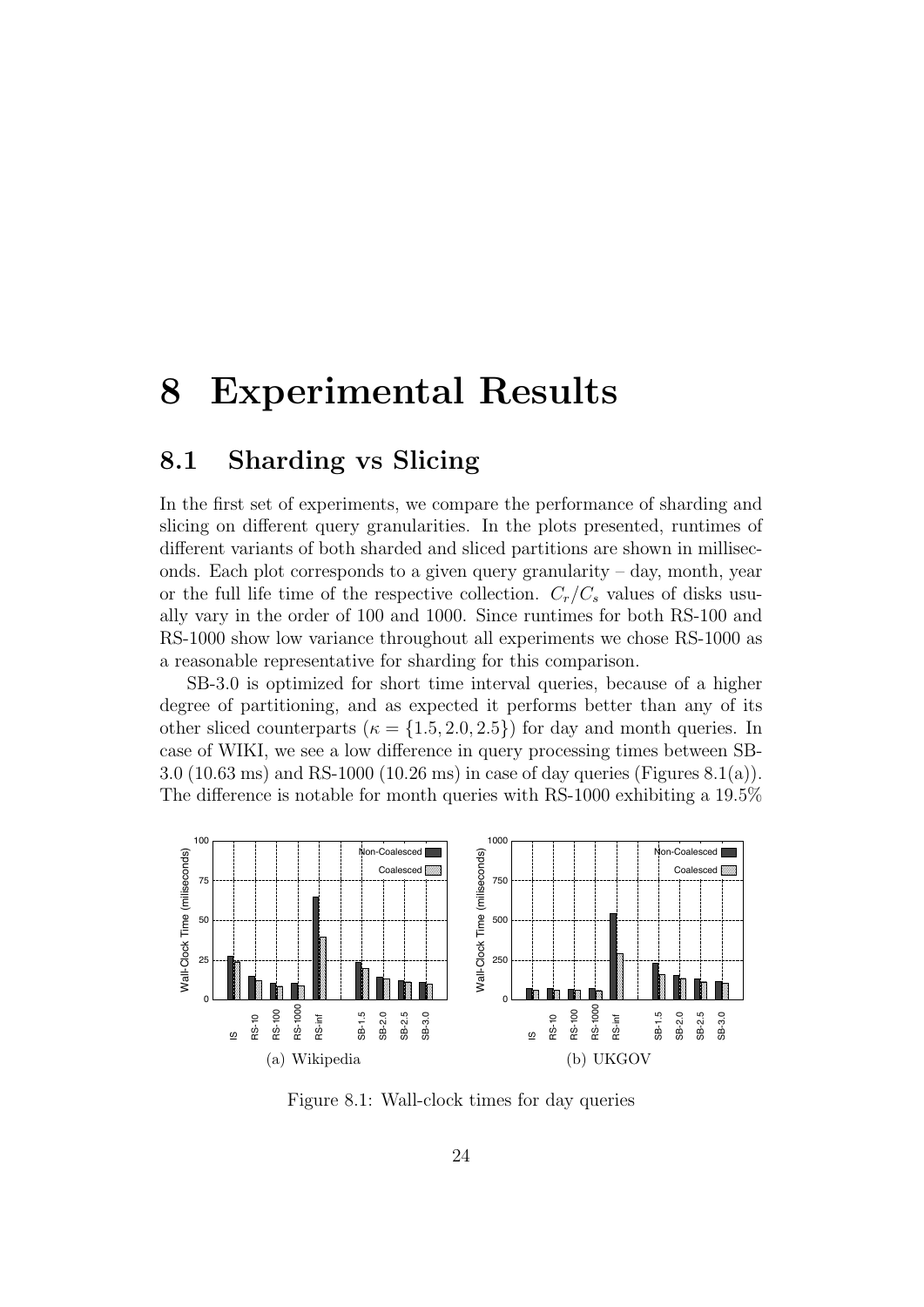

Figure 8.2: Wall-clock times for month queries

improvement over SB-3.0 (Figure 8.2(a)). In UKGOV, RS-1000 takes 69.88 ms to process day queries which is almost 40% improvement over SB-3.0 which takes  $117.9 \text{ ms}$  (Figure  $8.1(b)$ ).

While SB-3.0 is efficient for short time interval queries, they understandably perform worse for longer time intervals because of having to read a larger number of replicated entries inflicted by a higher degree of partitioning. This is shown in Figures 8.3(a), 8.4(a), 8.3(b) and 8.4(b) where smaller  $\kappa$  valued sliced indexes ( $\kappa = \{1.5, 2.0, 2.5\}$ ) perform better than SB-3.0. In case of WIKI, comparing SB-1.5, which has the best runtimes for year queries and full life time queries, with RS-1000 shows that the latter consistently outperforms in both cases. Query processing times drop by  $22.2\%$  (Figure  $8.3(a)$ ) for year queries and by  $19\%$  for full lifetime queries (Figure 8.4(a)). In UK-GOV, there is an improvement of almost 29.9% or 279.26 ms(RS-1000 vs SB-1.5) 8.3(b) for year queries. The full time queries are faster by 931 ms or  $21\%$ (RS-1000 vs SB-1.5) as shown in Figure 8.4(a) and 8.4(b) which in absolute terms seems to be a considerable difference.

### 8.2 Effect of Cost Aware Merging of Shards

The next set of experiments present the effectiveness of cost aware merging of shards. Idealized sharding or IS might be characterized by a high number of shards for certain distributions of document life times. Although query processing on IS results in reading only the relevant entries intersecting with the query time interval, they suffers from inefficiencies due to a large number of random accesses. Especially for disks with  $C_r$   $>>$   $C_s$ , the open-seek operation on idealized shards might result in considerable overheads.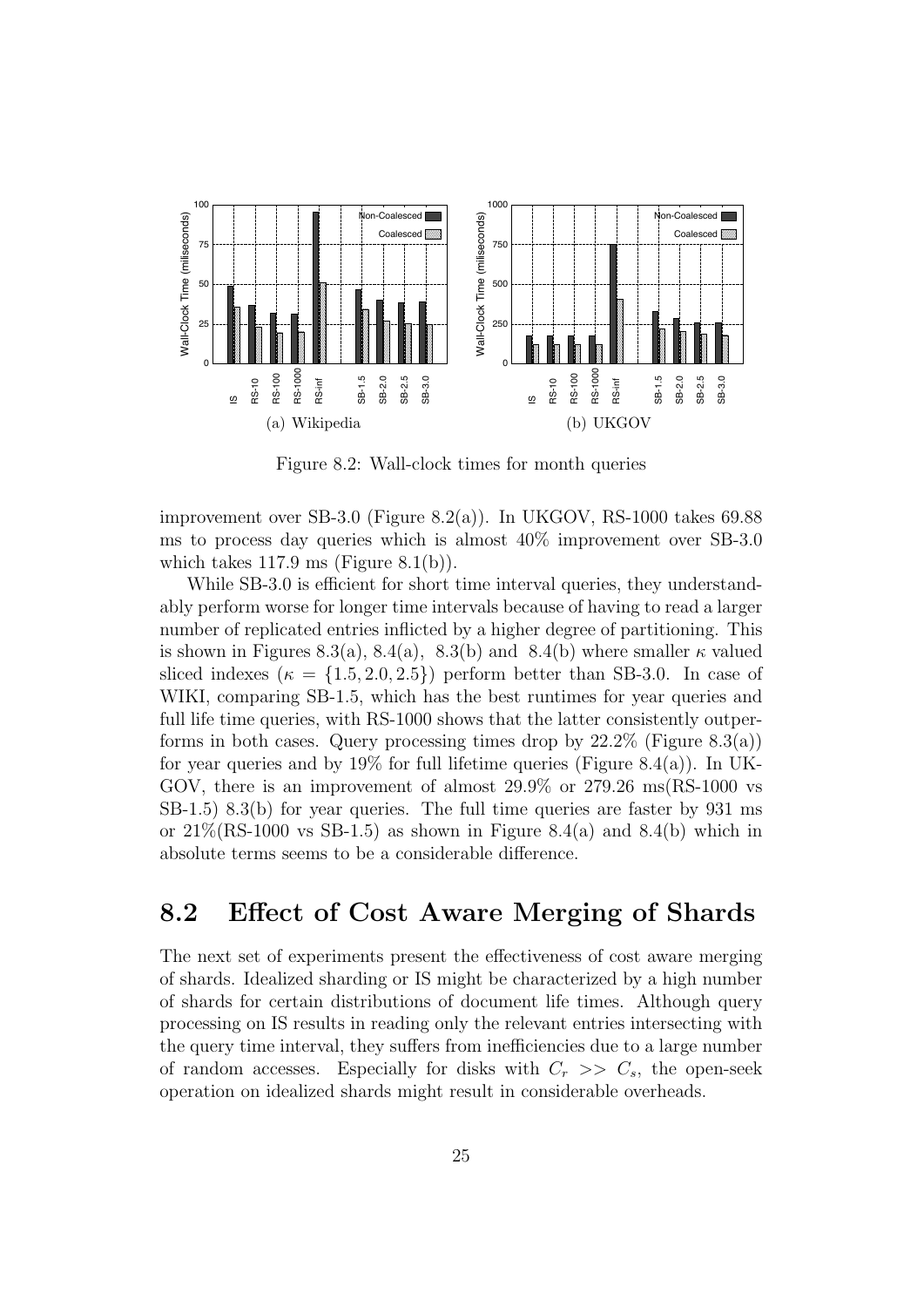





Figure 8.4: Wall-clock times for full-lifetime queries

In WIKI, we see a consistent improvement from IS to RS-1000. This is because idealized sharding admits a fairly large number of shards in this case and thus the I/O costs are dominated by initial random accesses to access these idealized shards. Improvements result from the reduction in the number of shards due to careful merging of idealized shards as presented before in Section 5. Although these reductions might not be significant for queries with larger time intervals, but they reduce query processing time by a sizable fraction for smaller interval queries – day queries improve by  $62\%$ (Figure 8.1(a)) and month queries by  $35\%$ (Figure 8.2(a)). Unlike WIKI, UKGOV does not show any considerable difference in performance which is due to the already low number of initial idealized shards. This indicates that cost-aware merging can be applied as a self-organizing approach depending on the distribution of initial shards.

RS-1000 however outperforms RS-inf by a fairly large margin in all query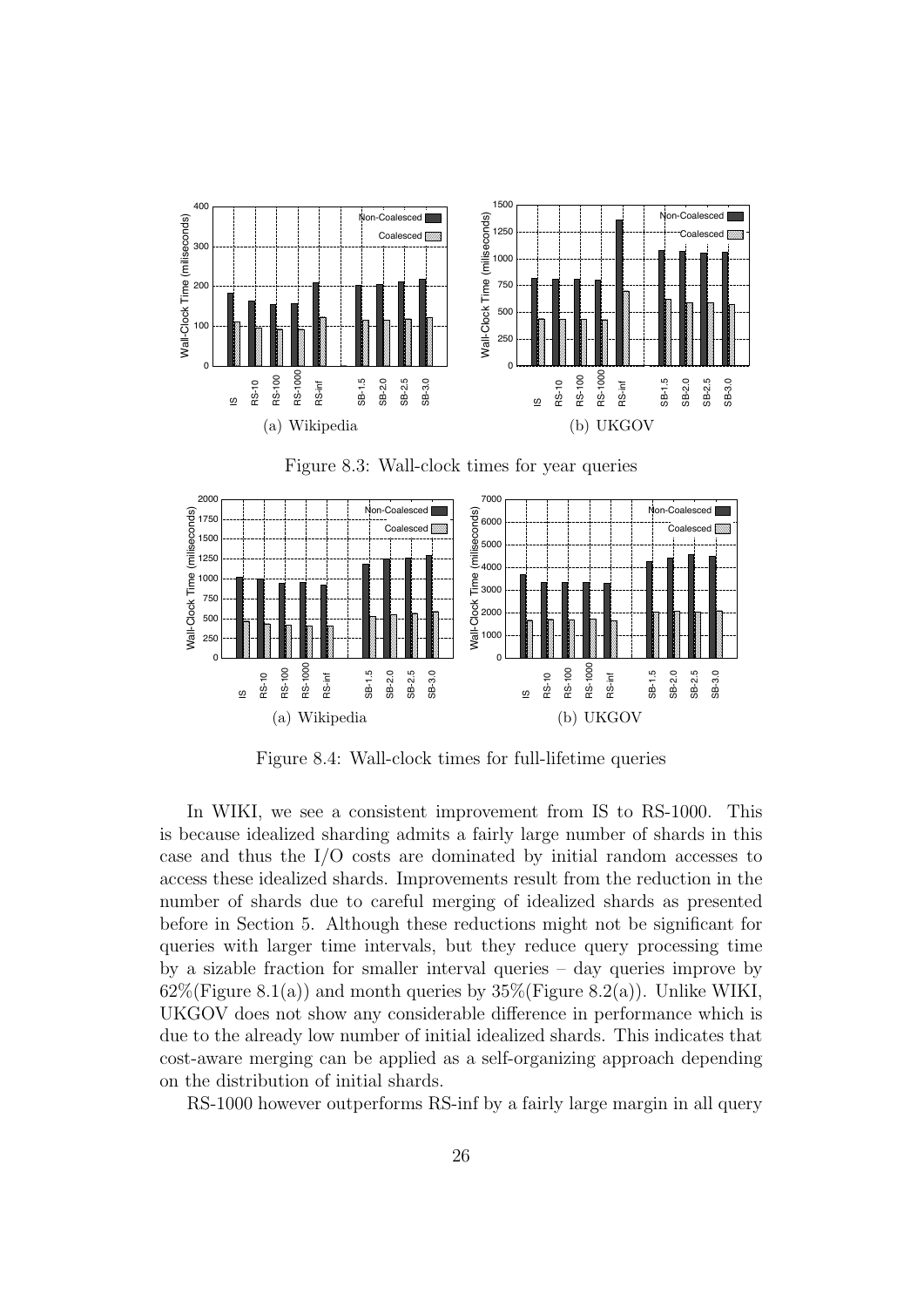granularities excepting full-lifetime ones showing the effectiveness of careful sharding of entries. The behavior for full lifetime queries is to be expected because all entries in RS-inf become relevant for such kind of queries and have to be subsequently read.

### 8.3 Index Sizes

As expected we observe that the size of sharded indexes remain the same as the unsharded index. This is due to the fact that sharding divides the index entries of the unpartitioned lists in a disjoint manner. On the contrary the index entries in a sliced index are subject to replication across slices. The size of the sliced index structures show a direct correlation with the input parameter  $\kappa$  as shown in Figure 8.5(a). As discussed before,  $\kappa$  regulates the upper bound to the index blowup. The higher the  $\kappa$  the more efficient is the performance of short time interval queries at the expense of a larger index size. However, longer time interval queries are impacted by the higher  $\kappa$  valued indexes due to wasted amount of reads of replicated index entries. Thus the sliced index has to be carefully tuned depending on the time interval of the query workload trading off index size and query efficiency. This is not the case with the sharded index where the tradeoff is between number of random accesses and sequential reads, which are local tunable parameters depending on physical characteristics of disks (where the index is stored) irrespective of the query workload. From our experiments we observe that the time taken to build a sharded index is roughly twice the time taken for the standard unpartitioned inverted index. Since the sharded index building process can be easily parallelized, one can efficiently build sharded indexes using a distributed processing platform (e.g., Hadoop).

### 8.4 Effect of Coalescing

Our experimental results with temporal coalescing of index entries lead to similar results as our experiments on the original, uncoalesced indexes. Independent of the partitioning/sharding used, index size is much smaller than with uncoalesced indexes—up to an order of magnitude for UKGOV and up to a factor of 2 for Wikipedia—and indexes created with sharding are always smaller than those with slicing (Figure 8.5). The runtime of all methods with temporal coalescing is depicted in Figures 8.1(a) through 8.4(b). It is evident that query performance improves with temporal coalescing, with longer time interval queries gaining more than those with smaller time intervals as more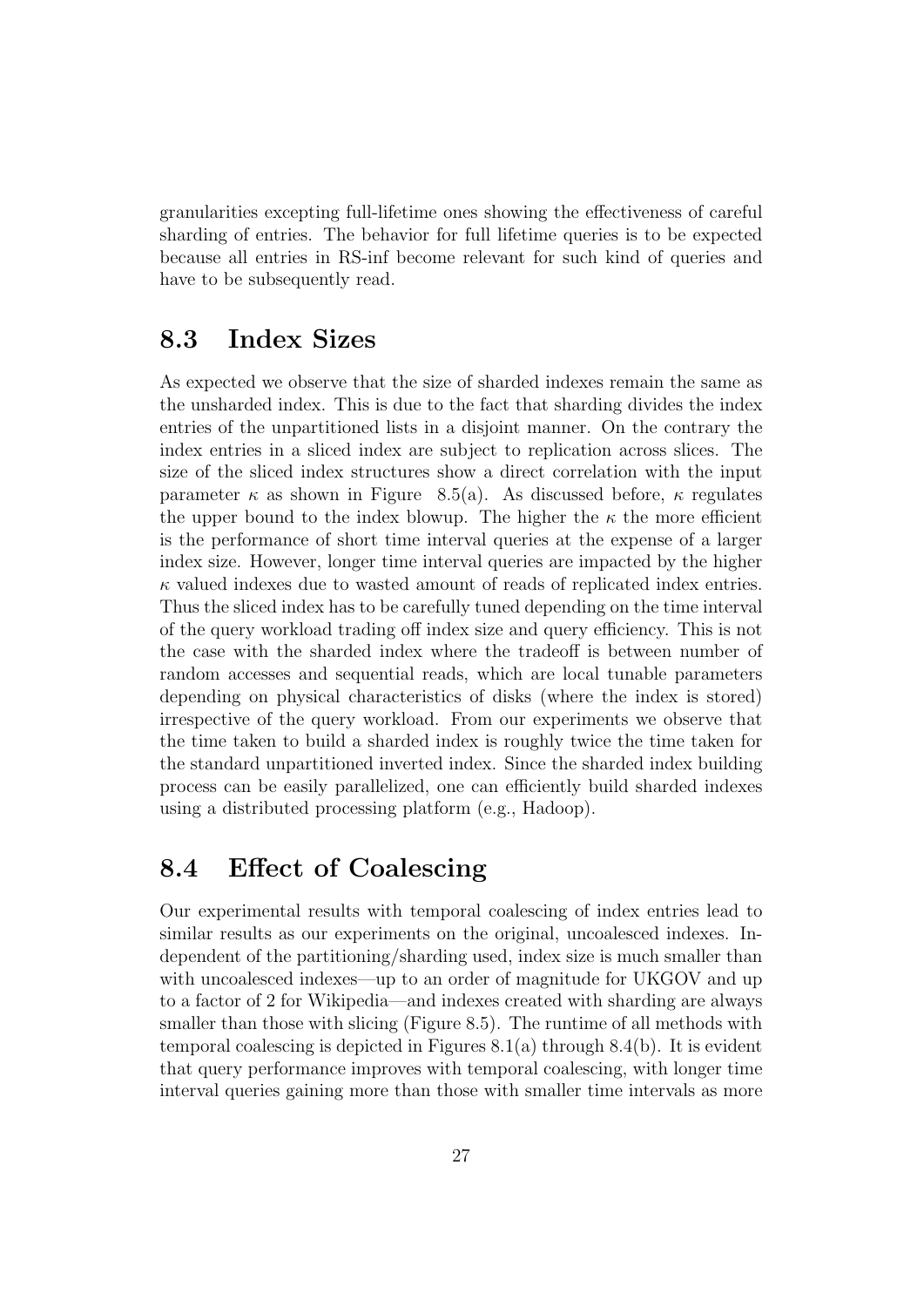

Figure 8.5: Index sizes

entries need to be read. Sharding is still more efficient than slicing, especially with cost-aware merging, and achieves this advantage with indexes of a smaller size.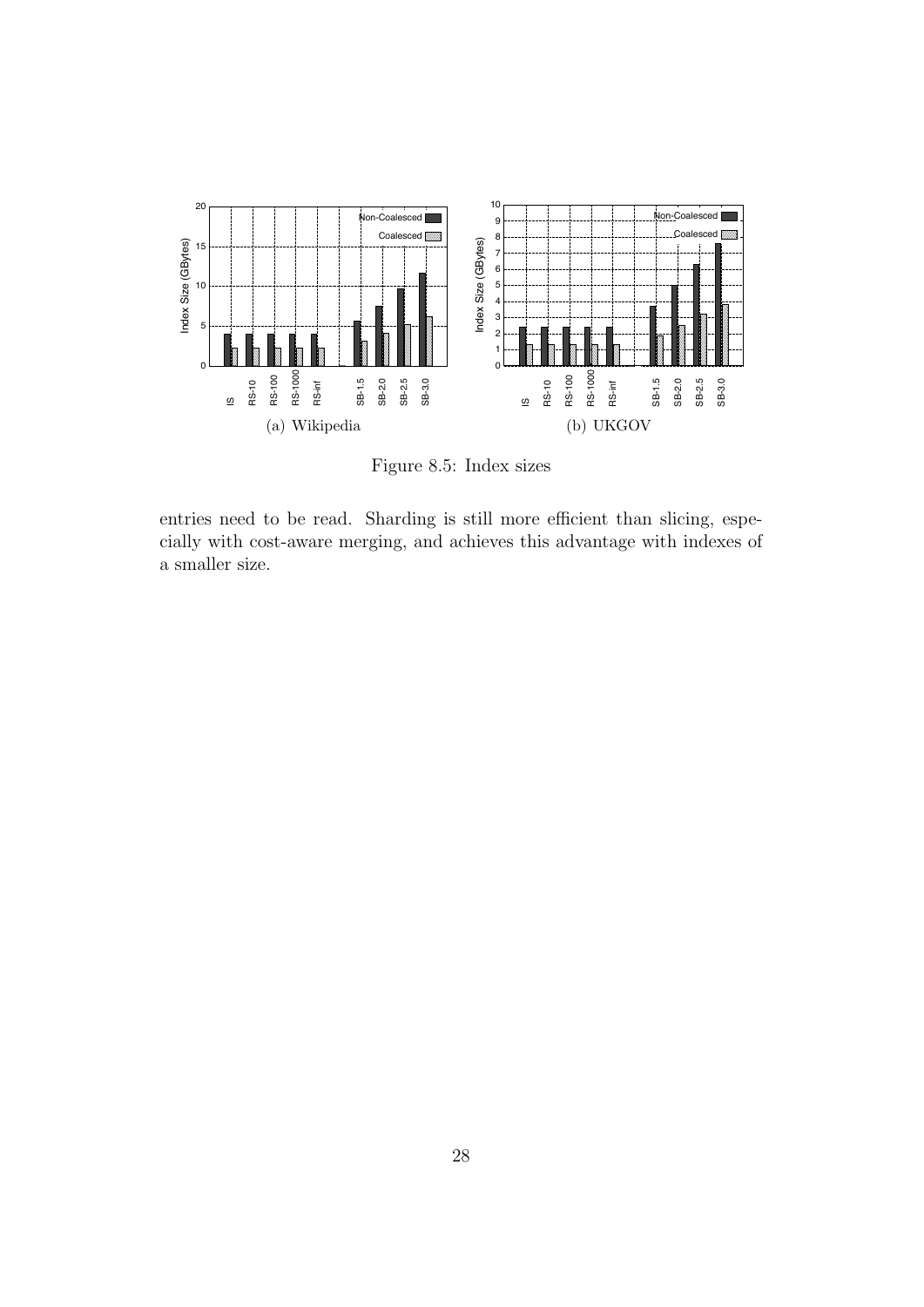# 9 Related Work

Temporal information associated with documents has recently seen increasing attention in information retrieval. One of the earliest known efforts in this direction is by Anick and Flynn [7] who developed a framework for versioning the complete index for historical queries. Recently, Alonso et al. [5] give an overview of relevant research directions. The work on time-travel text search by Berberich et al. [9] is closest to our work in this report. It introduced the notion of time-travel queries, limiting its discussion to time-point queries. To support this functionality efficiently, index lists from an inverted index are temporally partitioned, in our terminology into slices, providing guarantees on either the space used by the index or query performance. Index entries whose valid-time interval overlaps with multiple of the determined temporal slices are judiciously replicated and put into multiple index lists, thus increasing the overall size of the index. The work by Herscovici et al. [15] focuses on exploiting the redundancy commonly seen in versioned documents to compress the inverted index. Similarly, He et al. [13, 14] consider the problem of efficiently storing inverted indexes on disk using compression; these are orthogonal to our work and could be combined with our sharding techniques.

Research in temporal databases has taken a broader perspective beyond text documents and targeted general class of time-annotated data. Index structures tailored to such data like the Multi-Version B-Tree [8] or LHAM [17] are related to our work, since they also, implicitly or explicitly, rely on a temporal partitioning and replication of data. It is therefore conceivable to apply our proposed techniques in conjunction with one of these index structures.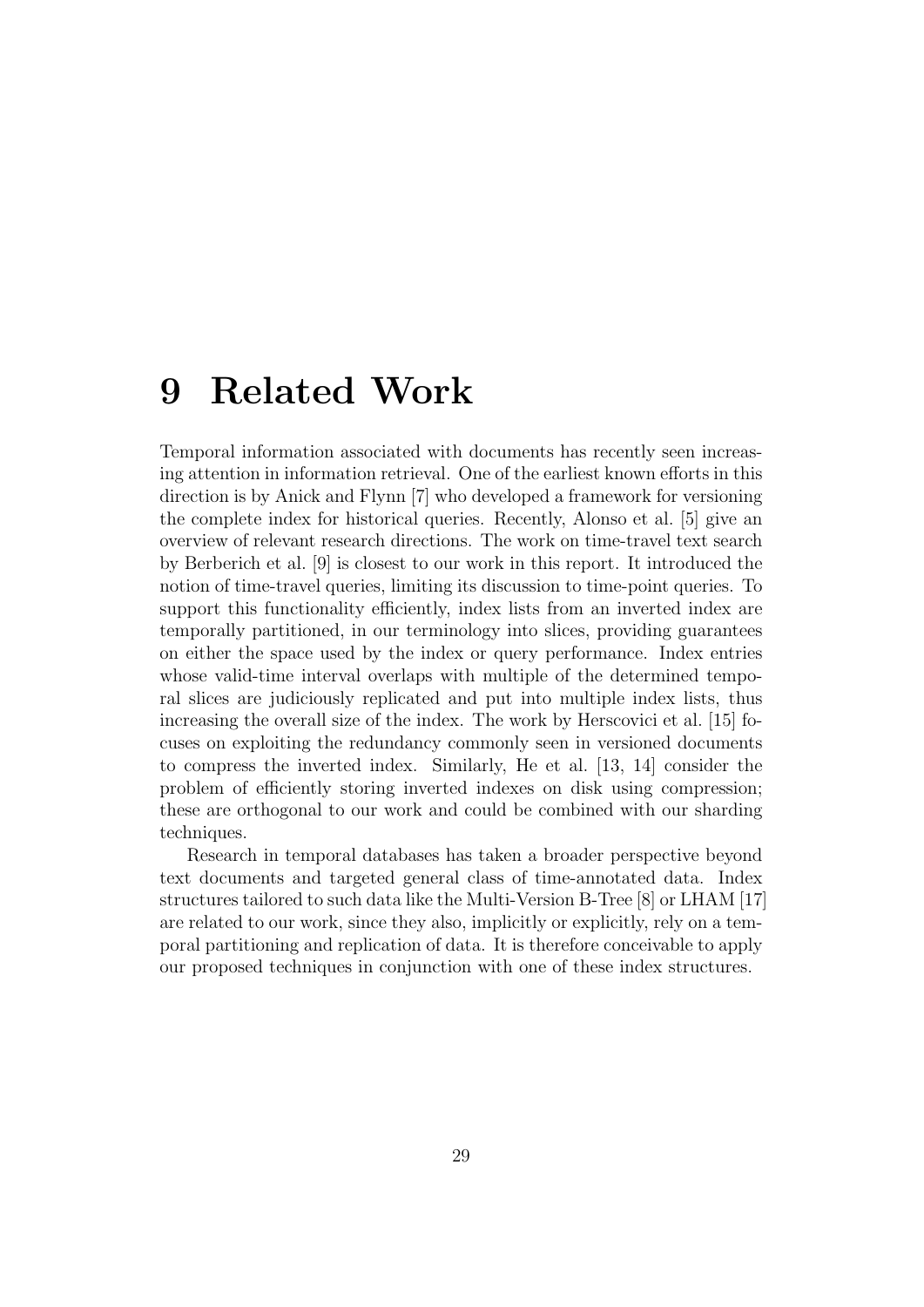# 10 Conclusion

This work presents a novel method of index organization based on sharding for solving time-travel queries. Previous approaches traded off space and efficiency of query processing resulting in an index size blowup. Also, there was no single partitioning scheme for a given query time interval granularity. Unlike those, we look at minimizing the I/O during query processing without incurring any overhead in space and are independent of the query workload. We also propose a cost model, which takes into account different I/O costs of the local storage media where the index is stored. The resulting sharding balances sequential read costs and random access costs for efficient query processing. We carried out extensive experiments and show that with no space overhead we consistently perform better than the state-of-art sliced indexes, upto a factor of 2.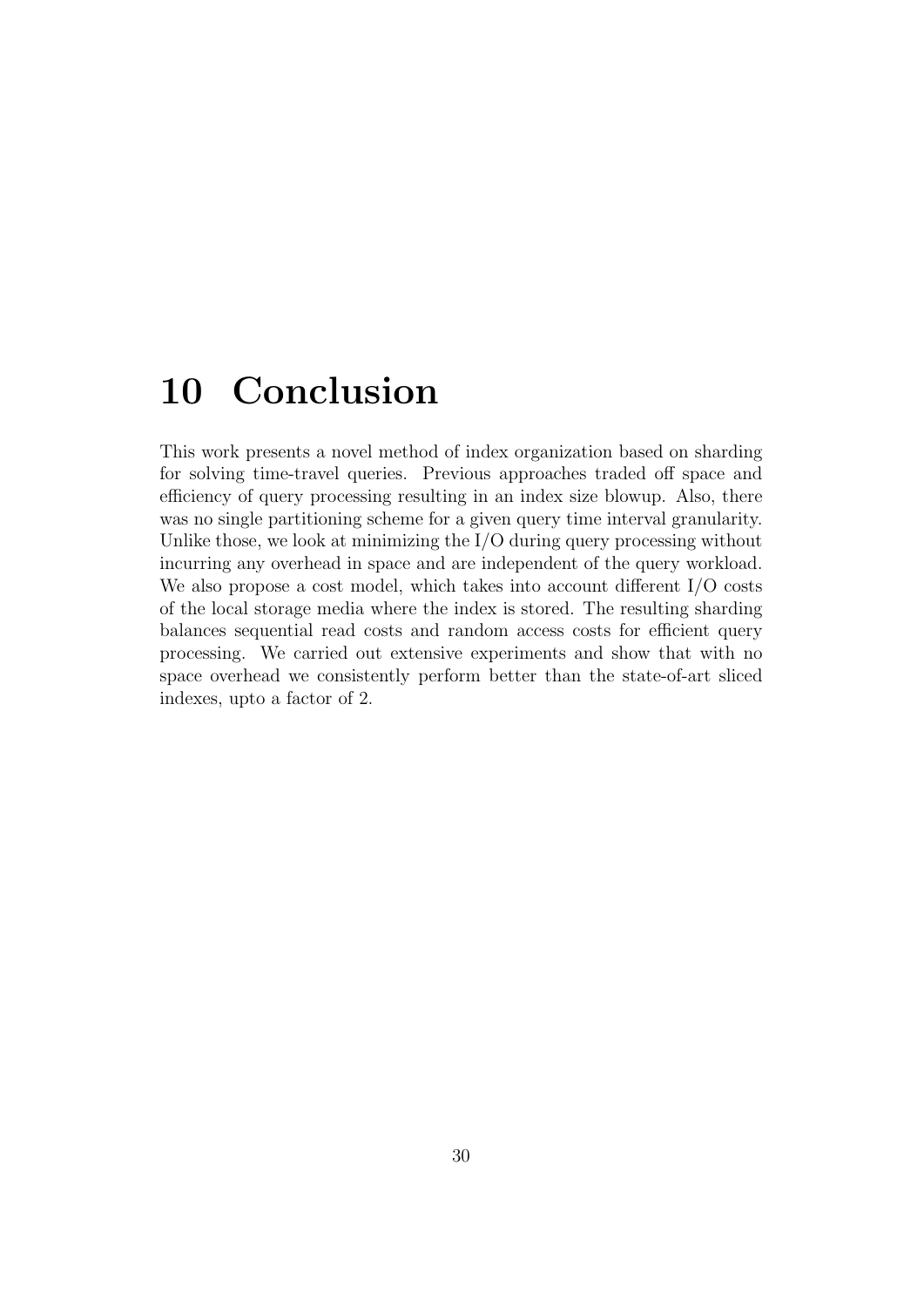# Bibliography

- [1] English Wikipedia. http://en.wikipedia.org/.
- [2] European archive. http://www.europarchive.org.
- [3] Internet archive. http://archive.org.
- [4] Eytan Adar, Jaime Teevan, Susan T. Dumais, and Jonathan L. Elsas. The web changes everything: understanding the dynamics of web content. In WSDM, 2009.
- [5] Omar Alonso, Michael Gertz, and Ricardo Baeza-Yates. On the value of temporal information in information retrieval. SIGIR Forum, 41(2):35– 41, 2007.
- [6] Avishek Anand, Srikanta Bedathur, Klaus Berberich, and Ralf Schenkel. Efficient Temporal Keyword Search over Versioned Text. In CIKM, 2010.
- [7] Peter G. Anick and Rex A. Flynn. Versioning a full-text information retrieval system. In SIGIR, 1992.
- [8] B. Becker, S. Gschwind, T. Ohler, B. Seeger, and P. Widmayer. An asymptotically optimal multiversion b-tree. VLDB J., 5(4), 1996.
- [9] K. Berberich, S. Bedathur, T. Neumann, and G. Weikum. A Time Machine for Text Search. In SIGIR, 2007.
- [10] Stefan Büttcher, Charles L.A. Clarke, and Gordon V. Cormack. Dynamic inverted indices. In Information Retrieval - Implementing and Evaluating Search Engines, chapter 7, pages 228–256. The MIT Press, 2010.
- [11] Fred Douglis, Anja Feldmann, Balachander Krishnamurthy, and Jeffrey Mogul. Rate of change and other metrics: a live study of the world wide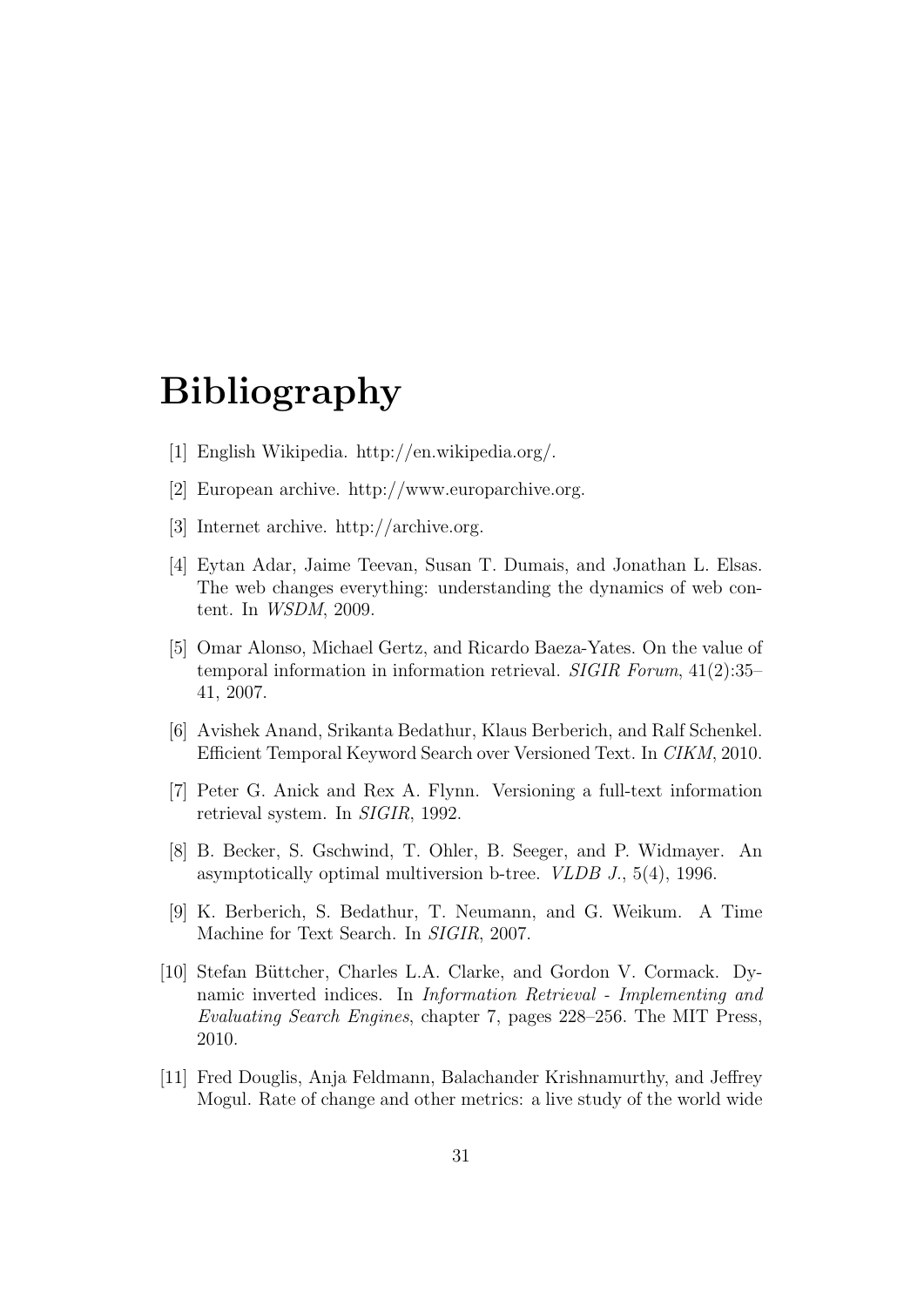web. In USITS'97: Proceedings of the USENIX Symposium on Internet Technologies and Systems, 1997.

- [12] Dennis Fetterly, Mark Manasse, Marc Najork, and Janet Wiener. A large-scale study of the evolution of web pages. In WWW, 2003.
- [13] Jinru He, Hao Yan, and Torsten Suel. Compact full-text indexing of versioned document collections. In CIKM, 2009.
- [14] Jinru He, Junyuan Zeng, and Torsten Suel. Improved index compression techniques for versioned document collections. In CIKM, 2010.
- [15] Michael Herscovici, Ronny Lempel, and Sivan Yogev. Efficient indexing of versioned document sequences. In ECIR, 2007.
- [16] Christopher D. Manning, Prabhakar Raghavan, and Hinrich Schtze. Introduction to information retrieval. Cambridge University Press, 2008.
- [17] Peter Muth, Patrick E. O'Neil, Achim Pick, and Gerhard Weikum. The LHAM Log-Structured History Data Access Method. VLDB J., 8(3- 4):199–221, 2000.
- [18] A. Ntoulas, J. Cho, and C. Olston. What's New on the Web?: The Evolution of the Web from a Search Engine Perspective. In WWW, 2004.
- [19] Narayanan Shivakumar and Hector Garcia-Molina. Wave-indices: indexing evolving databases. In *SIGMOD*, 1997.
- [20] Kenneth J. Supowit. Decomposing a set of points into chains, with applications to permutation and circle graphs. Information Processing Letters,  $21(5):249 - 252$ , 1985.
- [21] Justin Zobel and Alistair Moffat. Inverted files for text search engines. ACM Comput. Surv., 38(2), 2006.